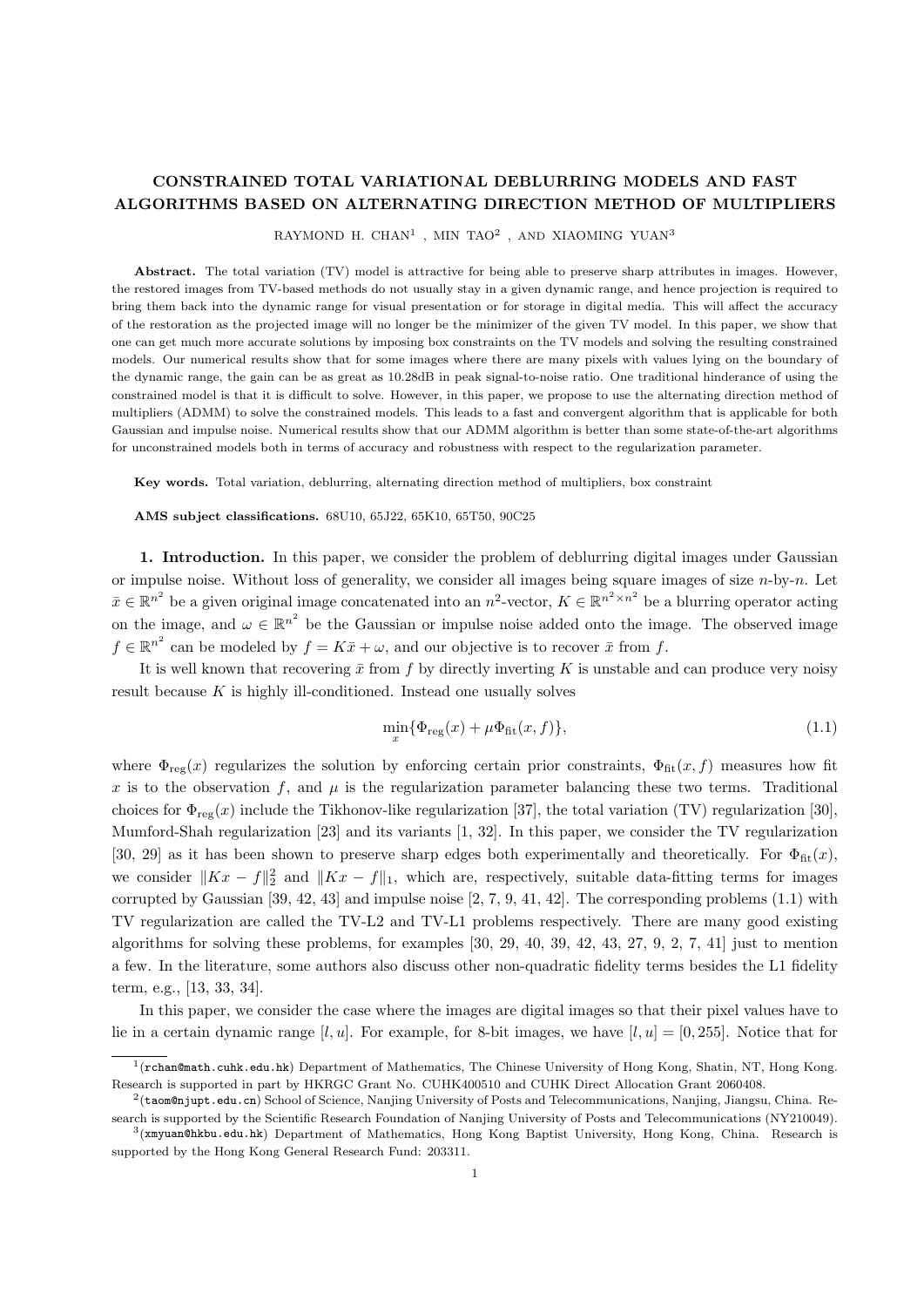many existing algorithms such as those listed in the last paragraph, their restored image  $x$  will not necessarily be in  $[l, u]$ . Therefore if x is to be stored or displayed digitally, its pixel values must first be projected onto  $[l, u]$ . There are many ways to do this. One can just map all pixels with values that are less than l to l and those that are bigger than  $u$  to  $u$ . We call this "*truncation*". Another way is to linearly stretch the pixel values of x to  $[l, u]$  by a linear mapping, and we call this "stretching". The MATLAB command "imshow" provides both kinds of projections with "stretching" being the default method. Clearly, after projection, the image no longer minimizes the unconstrained model. In fact, we will see in the numerical examples in Section 4 that this minimize-and-project approach usually gives inferior solutions.

For digital image restoration, a more accurate model for x is to explicitly constrain the solution in  $[l, u]$ , i.e. we solve the constrained model:

$$
\min_{x \in \Omega} \{ \Phi_{\text{reg}}(x) + \mu \Phi_{\text{fit}}(x, f) \}. \tag{1.2}
$$

Here  $\Omega = \{x \in \mathbb{R}^{n^2} \mid l \le x \le u\}$ , with  $l, u \in \mathbb{R}^{n^2}$  and the constraints are to be interpreted entry-wise, i.e.,  $l_i \leq x_i \leq u_i$ , for any  $1 \leq i \leq n^2$ . Constrained TV-L2 models have recently been considered in [4] where their numerical tests indicate that one can get more than 2dB improvement on PSNR for some special images by simply imposing the box constraint in the TV-L2 model. (See (4.1) for the definition of PSNR.) Our numerical experiments in Section 4 reveal that the improvement can even be as big as 9.58dB for an image with all pixel values either at l or at u. It is therefore advantageous to solve the constrained model  $(1.2)$ directly than to use the minimize-and-project approach provided that we have an efficient solver to do so.

Constrained problems are usually much more difficult to solve than the unconstrained one. However, there are some existing methods that solve the constrained image restoration model (1.2). For constrained L2-L2 problems, i.e. the regularization term is the L2-norm of some derivatives of x, there are several methods that based on Newton-like methods, see [10, 22]. For constrained TV problems, the singularity of the TV functional prohibits the application of Newton-like methods. Recently, Beck and Teboulle [4] proposed a fast gradient-based algorithm for solving constrained TV-L2 problems. As far as we know, there are no solvers for constrained TV-L1 problems yet. In this paper, we derive a solver for both the constrained TV-L2 and TV-L1 problems. Our solver is based on the alternating direction method of multipliers (ADMM) which was developed back in the 1970's [18, 17]. The convergence of our algorithms are thus guaranteed by the classical theory in ADMM literature, e.g. [21]. We compare our algorithms with the state-of-the-art solvers, like FTVd [39] and the augmented Lagrange method (ALM) [41] for the unconstrained model (1.1); and MFISTA [4] for the constrained model (1.2). Numerical results show that our algorithms are faster than MFISTA for solving the same model while yielding more accurate restored images than those from the unconstrained model. Also our algorithms are more robust with respect to the changes in the regularization parameter  $\mu$ .

The rest of this paper is organized as follows. In Section 2, we recall briefly existing solvers for unconstrained TV-L1 and TV-L2 problems. In Section 3, we derive our ADMM-based algorithms to solve the constrained TV-L1 and TV-L2 problems. In Section 4, numerical comparisons with existing methods are carried out to confirm the effectiveness of our approach. Finally, some concluding remarks are drawn in Section 5.

2. TV-deblurring Models and Solvers. In this section, we briefly review some relating methods for solving TV deblurring problems. We start with the TV-L2 model which is good for deblurring images under the corruption by Gaussian noise [30, 29, 39, 42, 43, 27]:

$$
\min_{x} \left\{ \sum_{i=1}^{n^2} \|D_i x\|_2 + \frac{\mu}{2} \|Kx - f\|_2^2 \right\},\tag{2.1}
$$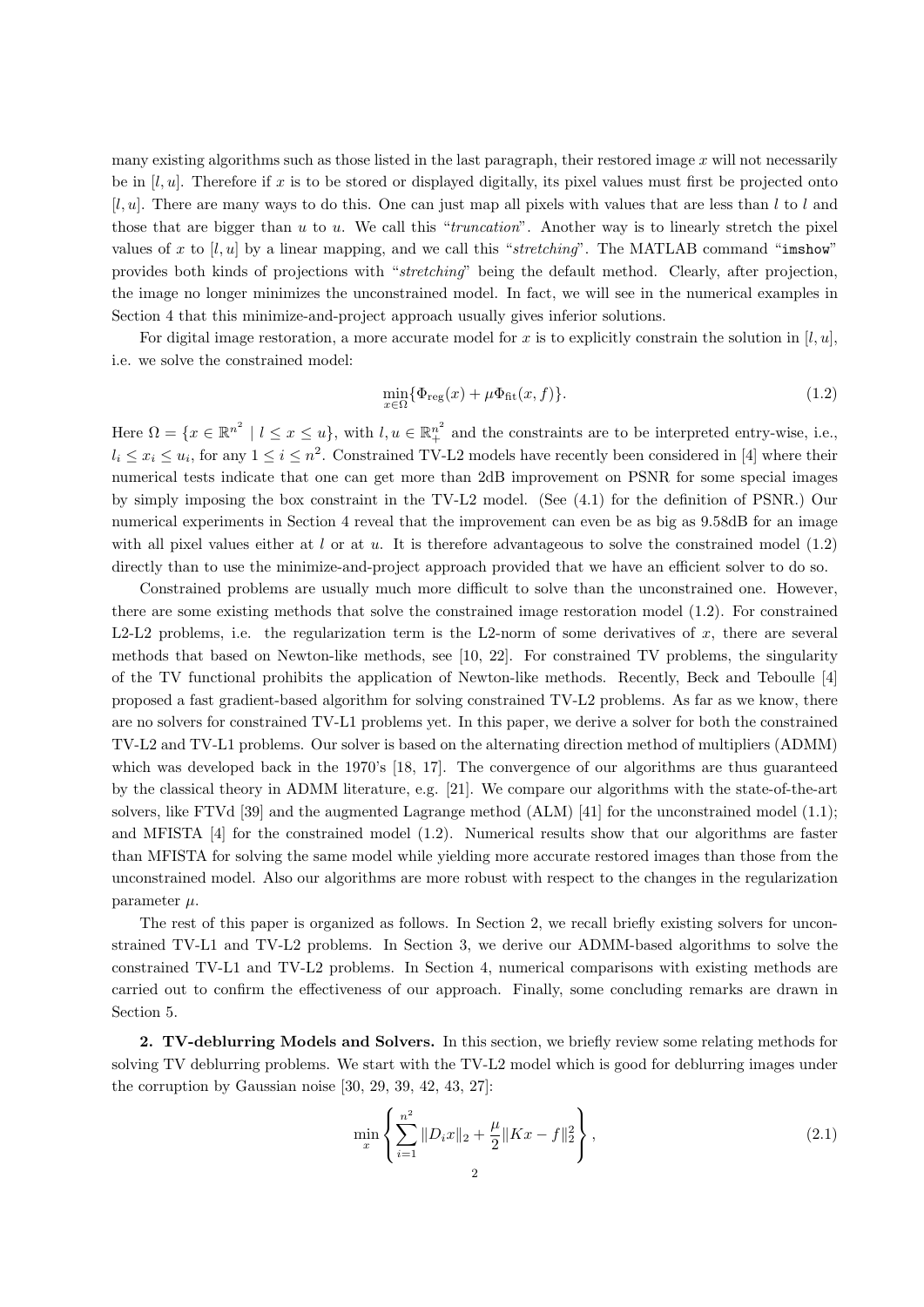where  $D_i x \in \mathbb{R}^2$  represents the first-order finite difference of x at pixel i in both horizontal and vertical directions. More specifically, let  $x = (x_1, x_2, \ldots, x_{n^2})^{\top}$  and that x is extended by periodic boundary condition. Then  $D_i x := ((D^{(1)}x)_i, (D^{(2)}x)_i)^\top \in \mathbb{R}^2 \ (i = 1, \ldots, n^2)$ , where

$$
(D^{(1)}x)_i := \begin{cases} x_{i+n} - x_i, & \text{if } 1 \le i \le n(n-1); \\ x_{\text{mod}(i,n)} - x_i, & \text{otherwise.} \end{cases}
$$
 (2.2)

$$
(D^{(2)}x)_i := \begin{cases} x_{i+1} - x_i, & \text{if } \text{mod}(i,n) \neq 0; \\ x_{i-n+1} - x_i, & \text{otherwise.} \end{cases}
$$
 (2.3)

Here, the discrete gradient operators  $D^{(1)}$  and  $D^{(2)}$  are  $n^2$ -by- $n^2$  matrices, and the *i*-rows of  $D^{(1)}$  and  $D^{(2)}$  correspond to the first and second rows of  $D_i$ , respectively. The quantity  $||D_i x||_2$  measures the total variation of x at pixel i. The resulting  $TV$  is called isotropic. We emphasize that our approach also applies to anisotropic (1-norm) TV deconvolution problems. For simplicity, we will focus on the isotropic case in detail and mention the anisotropic case when necessary.

One fast TV deblurring algorithm for (2.1), called FTVd, was recently proposed in [39]. To make use of the structure of  $(2.1)$ , the authors first formulate  $(2.1)$  as an equivalent constrained problem:

$$
\min_{x,y} \left\{ \sum_{i=1}^{n^2} \|y_i\|_2 + \frac{\mu}{2} \|Kx - f\|_2^2 : y_i = D_i x, \ i = 1, \dots, n^2 \right\},\tag{2.4}
$$

where  $y_i \in \mathbb{R}^2$  is an auxiliary vector. The vector y is defined as

$$
y := \left(\begin{array}{c} y^{(1)} \\ y^{(2)} \end{array}\right) \in \mathbb{R}^{2n^2}, \text{ and } y_i := \left(\begin{array}{c} (y^{(1)})_i \\ (y^{(2)})_i \end{array}\right) \in \mathbb{R}^2, \ i = 1, \dots, n^2,
$$
\n(2.5)

 $(cf. (D<sup>(1)</sup>x)<sub>i</sub>$  and  $(D<sup>(2)</sup>x)<sub>i</sub>$  in the definitions (2.2) and (2.3) respectively). Then, they consider the unconstrained version of  $(2.4)$  where the linear constraints in  $(2.4)$  are penalized by a quadratic term in the objective function. Finally, an alternate minimization scheme with respect to x and y, together with a continuation scheme on the penalty parameter, is implemented to the unconstrained version. Since every subproblem in each iteration can be solved by either shrinkage or fast Fourier transforms, FTVd performs much better than a number of existing methods such as the lagged diffusivity algorithm [38], some Fourier and wavelet shrinkage methods [24] and the MATLAB Image Processing Toolbox functions "deconvwnr" and "deconvreg". Very recently, an inexact version of ALM was proposed to solve TV model with non-quadratic fidelity [41], which is also applicable for solving TV-L2 model (2.1).

Another class of algorithms of particular interest to us is the iterative shrinkage/thresholding (IST) based algorithms which are proposed and analyzed in different fields [8, 14, 15, 35, 36]. The convergence rate of IST-based algorithms, however, is only  $O(k^{-1})$  where k is the number of iterations. There are many efforts to improve its speed, such as, the two-step IST (TwIST) algorithm [5], and the fast IST algorithm (FISTA) [3]. In particular, FISTA is inspired by the work of Nesterov [25] and it performs better than ISTA and TwIST according to the numerical results reported in [3]. In fact, the authors have shown in [3] that the convergence rate of FISTA is  $O(k^{-2})$ .

In [4], Beck and Teboulle presented a monotone version of FISTA, called MFISTA, for solving the constrained TV-L2 problem:

$$
\min_{x \in \Omega} \left\{ \sum_{i=1}^{n^2} \|D_i x\|_2 + \frac{\mu}{2} \|Kx - f\|_2^2 \right\}.
$$
\n(2.6)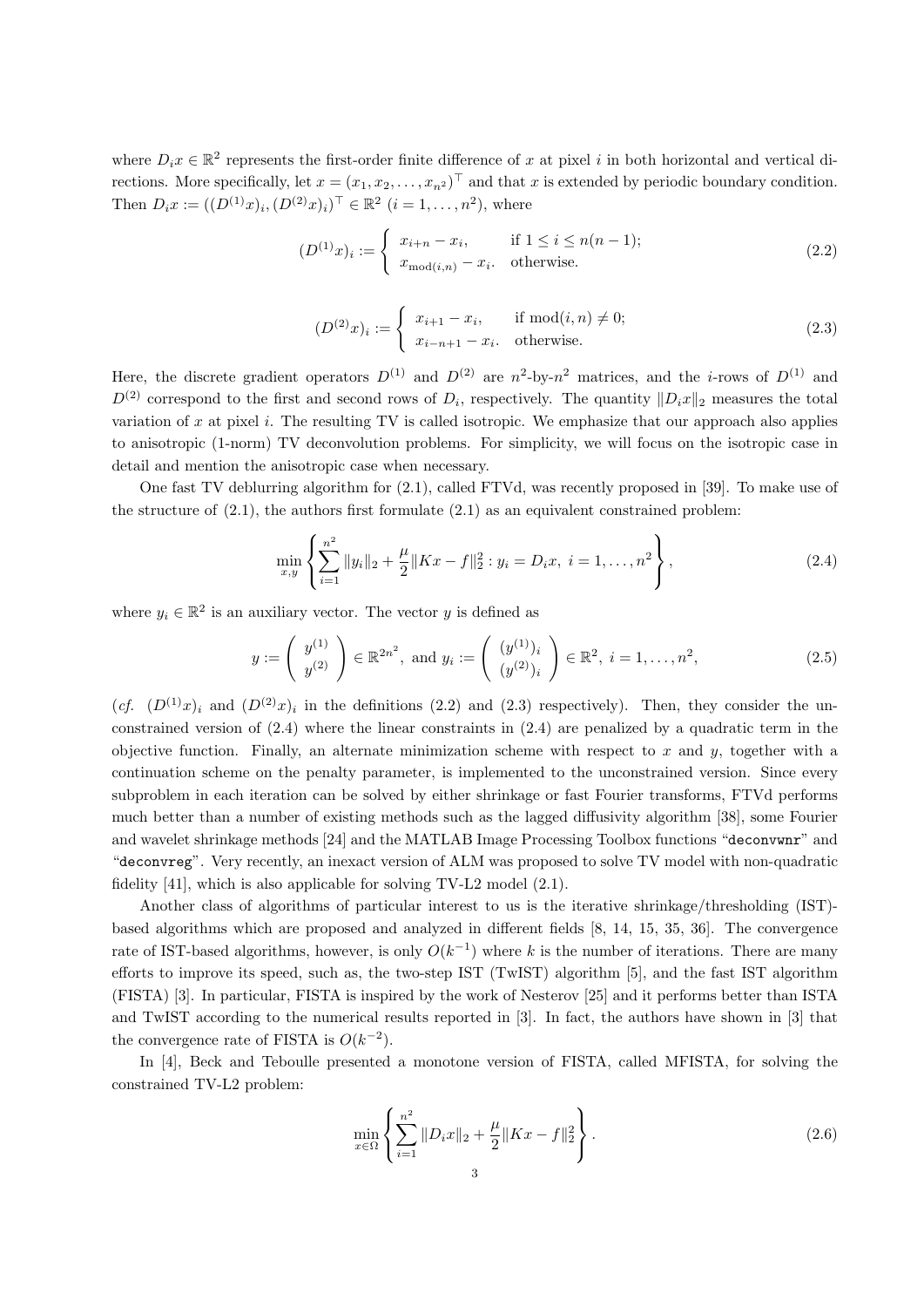Like FISTA, they solve (2.6) by solving a series of denoising problems where the problems are now constrained onto Ω. The constrained denoising problems are transformed into their dual problems and solved by a fast projection gradient method. It was shown that MFISTA also has the convergence rate of  $O(k^{-2})$ . Numerical tests in [4] indicate that by simply imposing the box constraint, the constrained model (2.6) can yield more than 2dB improvement on PSNR for some special images.

Besides the TV-L2 model, another interesting TV deblurring problem is the TV-L1 model which is good for deblurring images under the corruption of impulse noise [9, 2, 7, 41, 43]:

$$
\min_{x} \left\{ \sum_{i=1}^{n^2} \|D_i x\|_2 + \mu \|Kx - f\|_1 \right\}.
$$
\n(2.7)

The authors of FTVd has extended their method to cover this case, see [43]. Besides that, an inexact version of ALM was proposed to solve TV-L1 problem (2.7) [41]. To the best of our knowledge, MFISTA has not been extended to (2.7). Also so far no one has yet addressed the constrained TV-L1 model:

$$
\min_{x \in \Omega} \left\{ \sum_{i=1}^{n^2} \|D_i x\|_2 + \mu \|Kx - f\|_1 \right\}.
$$
\n(2.8)

As we have mentioned, in this paper we apply ADMM to solve both the constrained TV-L2 model (2.6) and the constrained TV-L1 model (2.8).

3. Applying ADMM to constrained  $TV-Lp$  models. In this section, we apply ADMM idea to derive algorithms for solving the constrained TV-L2 model (2.6) and the constrained TV-L1 model (2.8). Recall that the basic idea of ADMM goes back to the work of Glowinski and Marocco [18] and Gabay and Mercier [17], and we refer to some applications in image processing which can be solved by ADMM, e.g., [19, 16, 31, 27, 44, 40, 45, 46, 12].

3.1. Constrained TV-L2 model. To apply ADMM idea to (2.6), we first introduce two auxiliary variables  $y$  and  $z$  to change it to the equivalent form:

$$
\min_{z \in \Omega, x, y} \left\{ \sum_{i} ||y_i||_2 + \frac{\mu}{2} ||Kx - f||_2^2 : y_i = D_i x, \ i = 1, \dots, n^2; x = z \right\}.
$$
\n(3.1)

The auxiliary variable  $y_i$ , as defined in (2.5), is to liberate the discrete derivative operator  $D_ix$  out of the non-differentiable term  $\|\cdot\|_2$ , and the variable z plays the role of x within the box constraint so that the box constraint is now imposed on z instead of x. By grouping the variables into two blocks x and  $(y, z)$ , we see that the objective function of (3.1) is the sum of a function of x and a function of  $(y, z)$  and thus ADMM is applicable. In the following, we show that each subproblem of ADMM either has a closed form solution or can be solved by a fast solver.

Let  $\mathcal{L}_{\mathcal{A}}(x, y, z; \lambda, \xi)$  be the augmented Lagrangian function of (3.1) which is defined as follows:

$$
\mathcal{L}_{\mathcal{A}}(x, y, z; \lambda, \xi) \equiv \sum_{i} \left( \|y_i\|_2 - \lambda_i^{\top} (y_i - D_i x) + \frac{\beta_1}{2} \|y_i - D_i x\|_2^2 \right) + \frac{\mu}{2} \|Kx - f\|_2^2 - \xi^{\top} (z - x) + \frac{\beta_2}{2} \|z - x\|_2^2,
$$

where  $\beta_1, \beta_2 > 0$ ; and  $\lambda \in \mathbb{R}^{2n^2}$  and  $\xi \in \mathbb{R}^{n^2}$  are the Lagrange multipliers. Started at  $x = x^k$ ,  $\lambda = \lambda^k$  and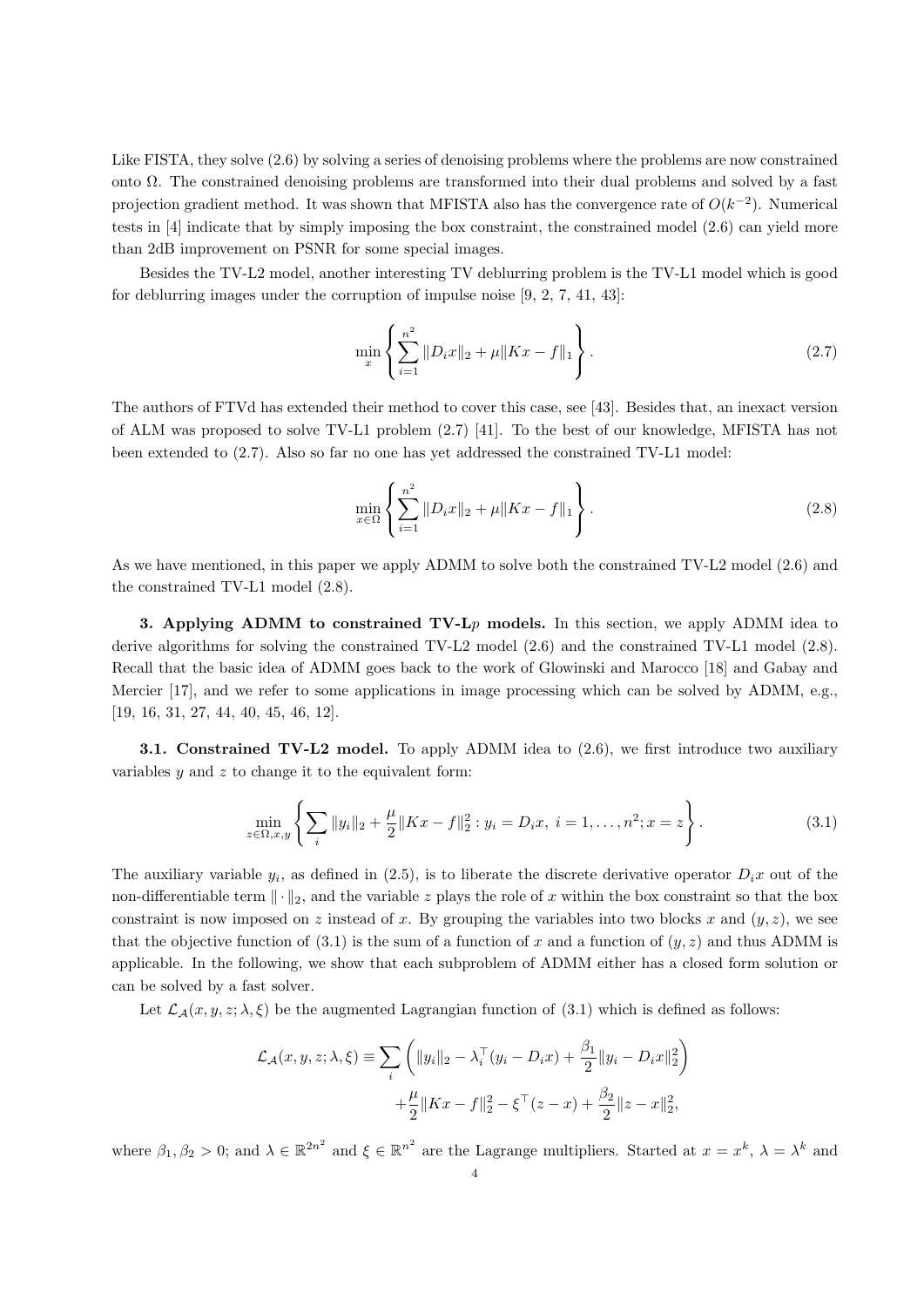$\xi = \xi^k$ , applying ADMM in [18, 17] yields the iterative scheme:

$$
\begin{pmatrix} y^{k+1} \\ z^{k+1} \end{pmatrix} \leftarrow \arg\min_{z \in \Omega, y} \mathcal{L}_{\mathcal{A}}(x^k, y, z; \lambda^k, \xi^k), \tag{3.2}
$$

$$
x^{k+1} \quad \leftarrow \arg\min_{x} \mathcal{L}_{\mathcal{A}}(x, y^{k+1}, z^{k+1}; \lambda^k, \xi^k), \tag{3.3}
$$

$$
\begin{pmatrix} \lambda^{k+1} \\ \xi^{k+1} \end{pmatrix} \leftarrow \begin{pmatrix} \lambda^k - \gamma \beta_1 (y^{k+1} - Dx^{k+1}) \\ \xi^k - \gamma \beta_2 (z^{k+1} - x^{k+1}) \end{pmatrix}.
$$
 (3.4)

The parameters  $\beta_1$ ,  $\beta_2$  correspond to the linear constraints  $y_i = D_i x$  and  $x = z$  in (3.1). Theoretically any positive values of  $\beta_1$  and  $\beta_2$  ensure the convergence of ADMM [21], and the specific choice of  $\beta$ 's we used in the experiments will be specified later.

We now show that the minimization  $(3.2)$  with respect to y and z can be separated into two independent subproblems. Firstly, the z-subproblem can be implemented by the simple projection  $\mathcal{P}_{\Omega}$  onto the box:

$$
z^{k+1} = \mathcal{P}_{\Omega} \left[ x^k - \frac{\xi^k}{\beta_2} \right]. \tag{3.5}
$$

The y-subproblem is equivalent to  $n^2$  number of two-dimensional problems in the form

$$
\min_{y_i \in \mathbb{R}^2} \left\{ \|y_i\|_2 + \frac{\beta_1}{2} \left\| y_i - \left( D_i x^k + \frac{1}{\beta_1} (\lambda^k)_i \right) \right\|_2^2 \right\}, \quad i = 1, 2, \dots, n^2. \tag{3.6}
$$

According to [39, 42], the solution of (3.6) is given explicitly by the two-dimensional shrinkage:

$$
y_i^{k+1} = \max\left\{ \left\| D_i x^k + \frac{1}{\beta_1} (\lambda^k)_i \right\|_2 - \frac{1}{\beta_1}, 0 \right\} \frac{D_i x^k + \frac{1}{\beta_1} (\lambda^k)_i}{\| D_i x^k + \frac{1}{\beta_1} (\lambda^k)_i \|_2}, \quad i = 1, 2, \dots, n^2,
$$
\n(3.7)

where  $0 \cdot (0/0) = 0$  is assumed. The computational cost of (3.7) is therefore linear with respect to  $n^2$ .

We note that, when the 1-norm is used in the definition of TV, i.e. the TV is anisotropic,  $y_i^{k+1}$  will be given by the simpler one-dimensional shrinkage:

$$
y_i^{k+1} = \max\left\{ \left| D_i x^k + \frac{1}{\beta_1} (\lambda^k)_i \right| - \frac{1}{\beta_1}, 0 \right\} \circ \text{sgn}(D_i x^k + \frac{1}{\beta_1} (\lambda^k)_i), \quad i = 1, 2, \dots, n^2,
$$

where "∘" and "sgn" represent, respectively, the point-wise product and the signum function, and all operations are done componentwise.

Next the minimization  $(3.3)$  with respect to x is just a least squares problem and the corresponding normal equation is

$$
\left(D^{\top}D + \frac{\mu}{\beta_1}K^{\top}K + \frac{\beta_2}{\beta_1}I\right)x = D^{\top}\left(y^{k+1} - \frac{1}{\beta_1}\lambda^k\right) + \frac{\mu}{\beta_1}K^{\top}f + \frac{\beta_2}{\beta_1}\left(z^{k+1} - \frac{\xi^k}{\beta_2}\right),\tag{3.8}
$$

where  $D \equiv$  $\begin{pmatrix} D^{(1)} \\ D^{(2)} \end{pmatrix} \in \mathbb{R}^{2n^2 \times n^2}$  is the global first-order finite difference operator with  $D^{(1)}$  and  $D^{(2)}$  being matrices defined by  $(2.2)$  and  $(2.3)$ . Notice that the coefficient matrix in  $(3.8)$  is non-singular whenever  $\beta_1, \beta_2 > 0$ . This is an advantage over other splitting methods [39, 42, 43] which, in order to guarantee non-singularity, require the intersection of the null space of  $K^{\top}K$  and the null space of  $D^{\top}D$  to be the zero vector only. Under the periodic boundary conditions for x, both  $D^{\top}D$  and  $K^{\top}K$  are block circulant matrices with circulant blocks, see e.g. [20, 11], and thus are diagonalizable by the 2D discrete Fourier transforms (FFT). As a result, (3.8) can be solved by one forward FFT and one inverse FFT, each at a cost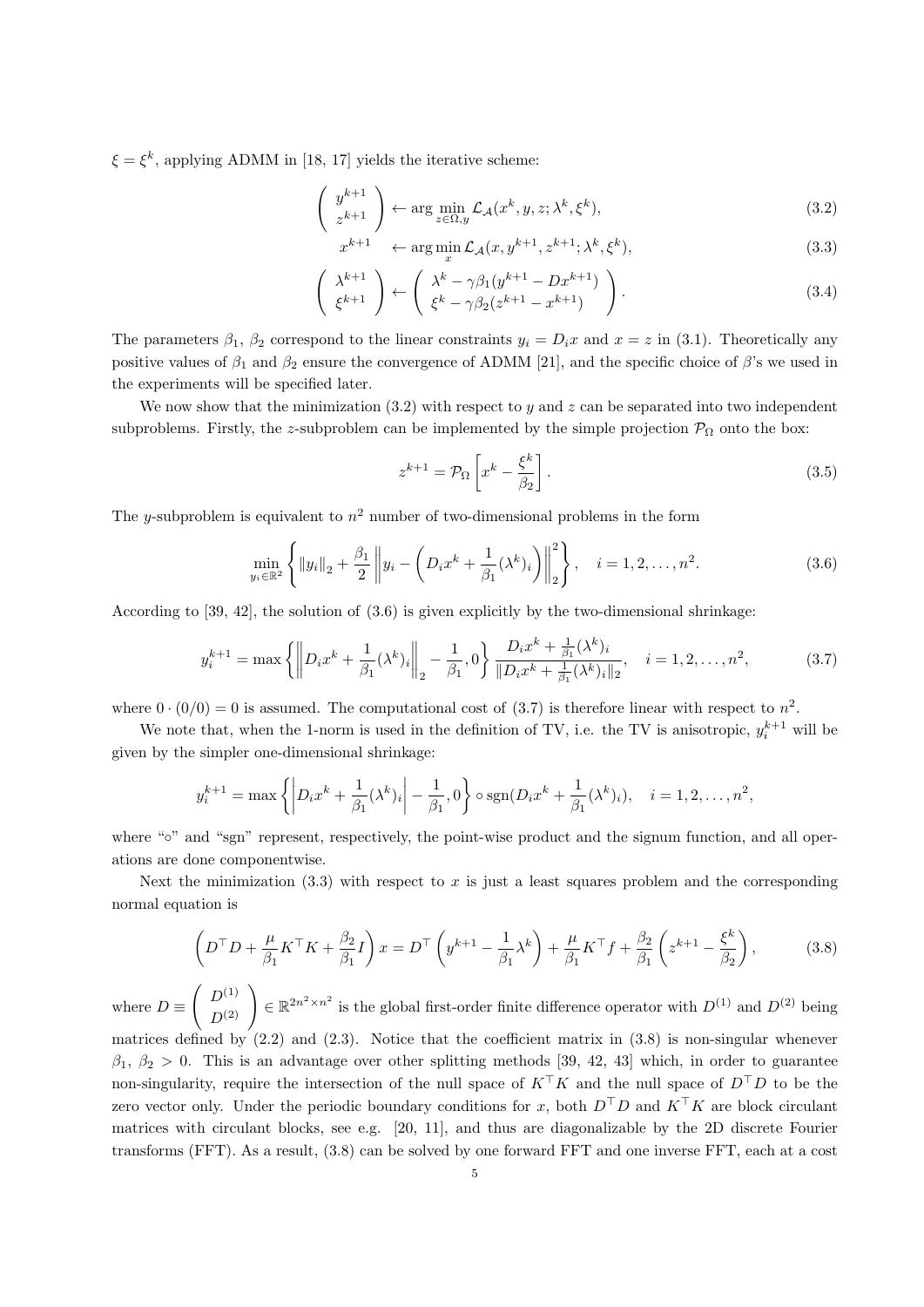of  $O(n^2 \log n)$ . If the boundary condition is Neumann and the blur is symmetric, then the coefficient matrix can be diagonalized by discrete cosine transform (DCT) in the same amount of cost, see [26].

Finally, the update (3.4) for  $\lambda$  and  $\xi$  can be done straightforwardly in  $O(n^2)$  operations.

In conclusion, the main cost per iteration for the scheme  $(3.2)$ – $(3.4)$  is dominated by two FFT or DCT operations, and hence is of  $O(n^2 \log n)$ . Below we give our ADMM-based algorithm for solving the constrained TV-L2 model (2.6).

ALGORITHM 1. ADMM for the constrained TV-L2 problem  $(2.6)$ Input f, K,  $\mu > 0$ ,  $\beta_1, \beta_2 > 0$  and  $\lambda^0$ . Initialize  $x = f$  and  $\lambda = \lambda^0$ ,  $\xi = \xi^0$ . While "a stopping criterion is not satisfied", Do 1) Compute  $y^{k+1}$  according to (3.7). 2) Compute  $z^{k+1}$  according to (3.5). 3) Compute  $x^{k+1}$  by solving (3.8). 4) Update  $\lambda^{k+1}$  and  $\xi^{k+1}$  via (3.4).

## End Do

Since our method is basically an application of ADMM for the case with two blocks of variables x and  $(y, z)$ , its convergence is guaranteed by classical results in ADMM literature, e.g. [6, 17, 18]. We summarize the convergence of Algorithm 1 below.

THEOREM 3.1. For  $\beta_1, \beta_2 > 0$  and  $\gamma \in (0, \frac{1+\sqrt{5}}{2})$ , the sequence  $\{(x^k, y^k, z^k, \lambda^k, \xi^k)\}$  generated by Algorithm 1 from any initial point  $(x^0, \lambda^0, \xi^k)$  converges to  $(x^*, y^*, z^*, \lambda^*, \xi^*)$ , where  $(x^*, y^*, z^*)$  is a solution of (2.6).

3.2. Constrained TV-L1 model. In this section, we apply ADMM to solve the constrained TV-L1 model (2.8). Similar to the constrained TV-L2 case, we introduce three auxiliary variables in (2.8) and transform it to:

$$
\min_{w \in \Omega, x, y, z} \left\{ \sum_{i} ||y_i||_2 + \mu ||z||_1 : y_i = D_i x, \ i = 1, \dots, n^2, \ z = Kx - f, \ w = x \right\}.
$$
\n(3.9)

Note that the constraint is now imposed on w instead of x. The augmented Lagrangian function of  $(3.9)$  is

$$
\mathcal{L}_{\mathcal{A}}(x, y, z, w; \lambda, \xi, \zeta) = \sum_{i} ||y_{i}||_{2} - \lambda^{\top} (y - Dx) + \frac{\beta_{1}}{2} \sum_{i} ||y_{i} - D_{i}x||_{2}^{2}
$$

$$
+ \mu ||z||_{1} - \xi^{\top} [z - (Kx - f)] + \frac{\beta_{2}}{2} ||z - (Kx - f)||_{2}^{2}
$$

$$
- \zeta^{\top} (w - x) + \frac{\beta_{3}}{2} ||w - x||_{2}^{2},
$$
(3.10)

where  $\beta_1, \beta_2, \beta_3 > 0$ ; and  $\lambda \in \mathbb{R}^{2n^2}$ ,  $\xi \in \mathbb{R}^{n^2}$  and  $\zeta \in \mathbb{R}^{n^2}$  are the Lagrange multipliers. According to the scheme of ADMM, for a given  $(x^k, \lambda^k, \xi^k, \zeta^k)$ , the next iterate  $(x^{k+1}, y^{k+1}, z^{k+1}, \lambda^{k+1}, \xi^{k+1}, \zeta^{k+1})$  is generated as follows:

1. Fix  $x = x^k$ ,  $\lambda = \lambda^k$ ,  $\xi = \xi^k$  and  $\zeta = \zeta^k$ , and minimize  $\mathcal{L}_{\mathcal{A}}$  in (3.10) with respect to y, z and w to obtain  $y^{k+1}$ ,  $z^{k+1}$  and  $w^{k+1}$ . The minimizers are given explicitly by

$$
y_i^{k+1} = \max\left\{ \left\| D_i x^k + \frac{(\lambda_1)_i^k}{\beta_1} \right\|_2 - \frac{1}{\beta_1}, 0 \right\} \frac{D_i x^k + (\lambda_1)_i^k / \beta_1}{\| D_i x^k + (\lambda_1)_i^k / \beta_1 \|_2}, \quad i = 1, 2, \dots, n^2, \quad (3.11)
$$

$$
z^{k+1} = \text{sgn}(Kx^k - f + \xi^k/\beta_2) \circ \max\{|Kx^k - f + \xi^k/\beta_2| - \mu/\beta_2, 0\},\tag{3.12}
$$

$$
w^{k+1} = P_{\Omega} \left[ x^k + \frac{\zeta^k}{\beta_3} \right],\tag{3.13}
$$

where  $\lvert \cdot \rvert$  and sgn represent the componentwise absolute value and signum function, respectively.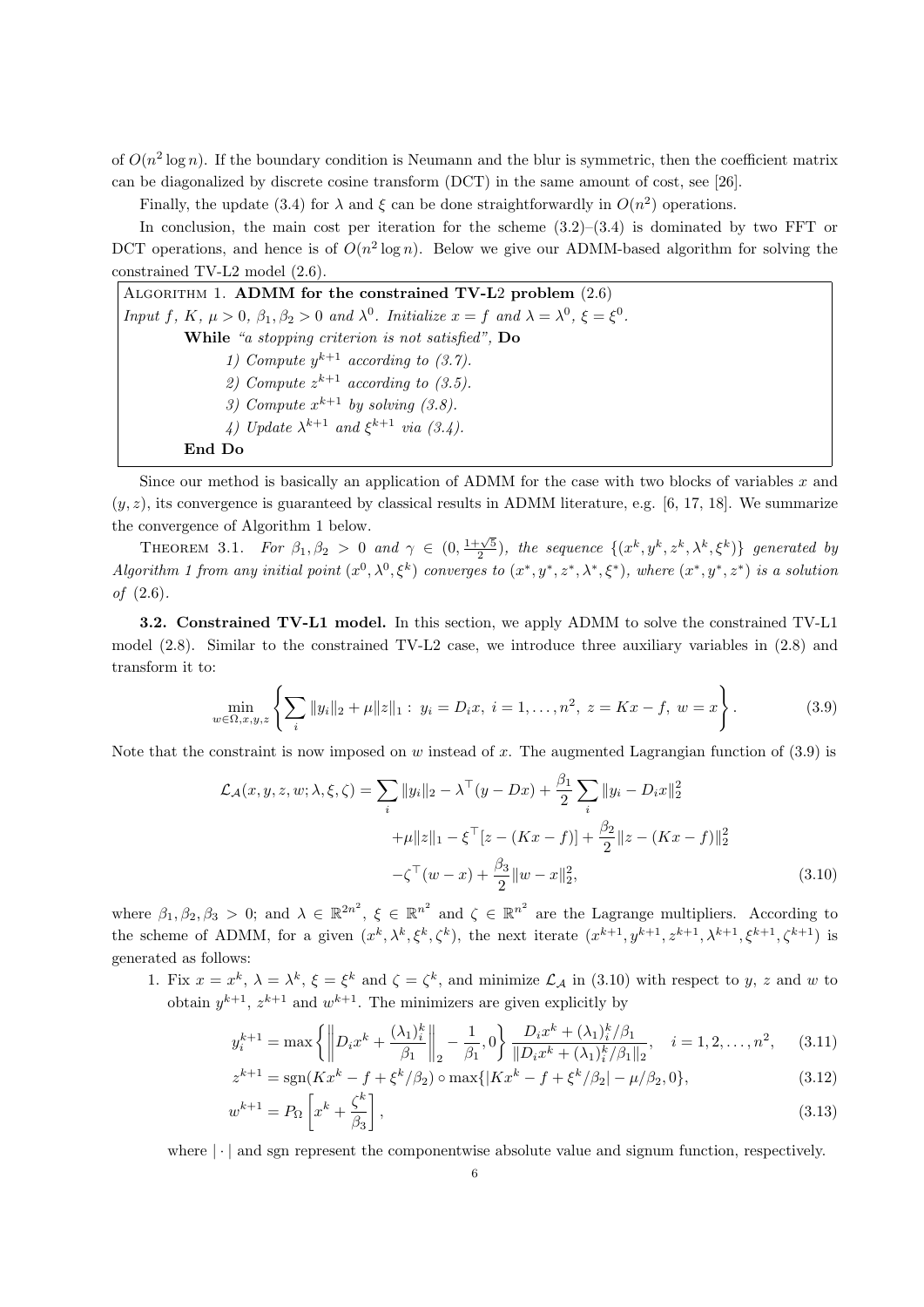2. Compute  $x^{k+1}$  by solving the normal equation

$$
\left(D^{\top}D + \frac{\beta_2}{\beta_1}K^{\top}K + \frac{\beta_3}{\beta_1}I\right)x = D^{\top}\left(y^{k+1} - \frac{\lambda^k}{\beta_1}\right) + \frac{\beta_2}{\beta_1}K^{\top}\left(z^{k+1} - \frac{\xi^k}{\beta_2}\right) + \frac{\beta_2}{\beta_1}K^{\top}f + \frac{\beta_3}{\beta_1}\left(w^{k+1} - \frac{\zeta^k}{\beta_3}\right).
$$
\n(3.14)

3. Update the multipliers via

$$
\begin{cases}\n\lambda^{k+1} = \lambda^k - \gamma \beta_1 (y^{k+1} - Dx^{k+1}), \\
\xi^{k+1} = \xi^k - \gamma \beta_2 [z^{k+1} - (Kx^{k+1} - f)], \\
\zeta^{k+1} = \zeta^k - \gamma \beta_3 (w^{k+1} - x^{k+1}).\n\end{cases} (3.15)
$$

Below we present ADMM-based algorithm for solving the constrained TV-L1 model (2.8).

ALGORITHM 2. ADMM for the constrained  $TV-L1$  model  $(2.8)$ Input f, K,  $\mu > 0$ ,  $\beta_1, \beta_2, \beta_3 > 0$  and  $\lambda^0$ . Initialize  $x = f$  and  $\lambda = \lambda^0$ ,  $\xi = \xi^0$ ,  $\zeta = \zeta^0$ . While "a stopping criterion is not satisfied", Do 1) Compute  $y^{k+1}$ ,  $z^{k+1}$  and  $w^{k+1}$  according to (3.11), (3.12) and (3.13). 2) Compute  $x^{k+1}$  by solving  $(3.14)$ . 3) Update  $\lambda^{k+1}$ ,  $\xi^{k+1}$  and  $\zeta^{k+1}$  via (3.15). End Do

Again, Algorithm 2 is an application of ADMM for the case with two blocks of variables  $(y, z, w)$  and x. Thus, its convergence is guaranteed by the theory of ADMM and we summarize it below.

THEOREM 3.2. For  $\beta_1, \beta_2, \beta_3 > 0$  and  $\gamma \in (0, \frac{1+\sqrt{5}}{2})$ , the sequence  $\{(x^k, y^k, z^k, w^k, \lambda^k, \xi^k, \zeta^k)\}$  generated by Algorithm 2 from any initial point  $(x^0, \lambda^0, \xi^0, \zeta^0)$  converges to  $(x^*, y^*, z^*, w^*, \lambda^*, \xi^*, \zeta^*)$ , where  $(x^*, y^*, z^*, w^*)$  is a solution of  $(2.8)$ .

4. Numerical experiments. In this section, we apply our algorithms to solve the constrained TV-L2 problem (2.6) and TV-L1 problem (2.8) and compare them with some state-of-the-art algorithms. The code of our algorithms was written in MATLAB 7.12 (R2011a) and all the numerical experiments were conducted on a ThinkPad notebook with an Intel Core i5-2140M CPU with 2.3 GHz and 4 GB of memory. The quality of our restoration is measured by the peak signal-to-noise ratio (PSNR) in decible (dB):

$$
\text{PSNR}(x) = 20 \log_{10} \frac{x_{\text{max}}}{\sqrt{\text{Var}(x, \bar{x})}} \text{ with } \text{Var}(x, \bar{x}) = \frac{\sum_{j=1}^{n^2} [\bar{x}(j) - x(j)]^2}{n^2}.
$$
 (4.1)

Here  $\bar{x}$  is the true image and  $\bar{x}_{\text{max}}$  is the maximum possible pixel value of the image. To make it easier to compare across different models and different methods, we used one uniform stopping criterion for all the algorithms we tested, and that is

$$
\frac{|\mathcal{J}^{k+1} - \mathcal{J}^k|}{|\mathcal{J}^k|} < 10^{-5},\tag{4.2}
$$

where  $\mathcal{J}^k$  is the objective function value of the respective model in the k<sup>th</sup> iteration.

The test images are 256-by-256 images as shown in Fig. 4.1: (a) Text.png, (b) Satellite.pgm, (c) Chart.tiff, (d) Church.jpg, and (e) Cameraman.tif. Their pixel values are all scaled to the interval [0, 1] first so the box constraint in the constrained models is simply [0, 1] (i.e.,  $l_i = 0$  and  $u_i = 1$  for all i's). We note that the percentages of extreme-value pixels (i.e., pixels with the value 0 or 1) in the five test images are 100%, 89.81%, 84.66%, 22.54% and 0% respectively.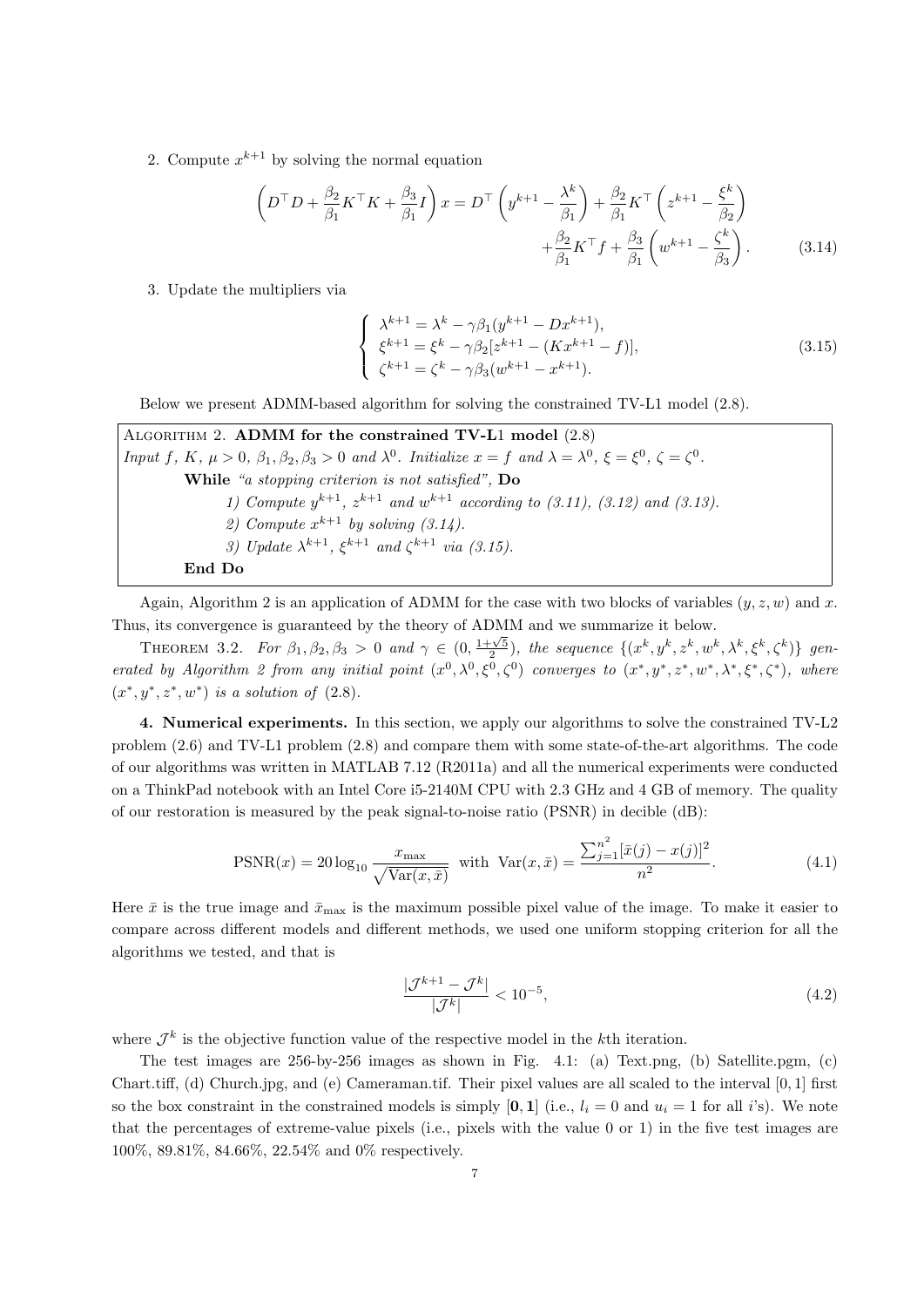

Fig. 4.1. Original images.

One may argue that for digital images, the pixel values have to be integer too, besides being in a suitable dynamic range. For example, for 8-bit images, the values of x should be integers in [0, 255]. We will see in Section 4.3 that for 8-bit images, the additional requirement that all pixels being integers in [0,255] affects the restored PSNR values only in the second decimal place, see Tables 4.4 and 4.5. Hence in the following experiments, we will not impose integer constraints onto the solution but just the box constraint  $[0, 1]$ . In Section 4.4, we illustrate that our method is robust against the choice of the regularization parameter  $\mu$ .

About the penalty parameters  $\beta$ 's in Algorithms 1 and 2, theoretically any positive values of  $\beta_1$  and  $\beta_2$ ensure the convergence of ADMM [21] and we usually have two ways to determine them in practice. One is to try some values and pick a value with satisfactory performance, and then fix it throughout; the other is to apply some self-adaptive adjustment rules in the literature with an arbitrary initial guess and this strategy requires no tuning. Since the latter requires expensive computation to realize the self-adaptive adjustments for imaging applications, we used the former strategy. Our experience is that a well-tuned constant value performs almost the same as a self-adaptive strategy.

4.1. Experiments for TV-L2. In this subsection, we focus on the TV deblurring problem with Gaussian noise. Our purposes are: i) to show the accuracy of the constrained TV-L2 model (2.6) over the unconstrained model, and ii) to demonstrate the efficiency of the proposed Algorithm 1. The efficiency of Algorithm 1 is shown mainly by comparison with the FTVd in [39], an inexact version of ALM (see Algorithm 4.2 in [41]), and the MFISTA in [4]. The inexact version of ALM (i.e. Algorithm 4.2 in [41]) coincides with the split Bregam algorithm in [19]. In this way, we have also compared with the split Bregam algorithm in [19]. Note that Algorithm 4.2 in [41] requires an inner iteration to solve the primal variables alternatively. In [41], the authors mentioned that "the split Bregman method will waste the accuracy of the inner iteration and does not speed up dramatically when the inner iteration number  $L > 1$ ". Therefore, in the numerical tests of [41], the authors simply set the inner iteration number  $L = 1$ . Thus, we also set  $L = 1$  in our comparison. In the following, we denote Algorithm 4.2 in [41] as ALM.

4.1.1. Comparison with FTVd and ALM. We first compare our Algorithm 1 with FTVd and ALM. Recall that FTVd and ALM solve the unconstrained model (2.1) while Algorithm 1 tackles the constrained model (2.6). As we have mentioned, one can solve the unconstrained TV-L2 model (2.1) first and then project the restored image onto the box constraint by either the "truncation" or the "stretching" procedure. Therefore we report the result of FTVd and ALM with these two minimize-and-project procedures (denoted respectively by "ALM-T", "ALM-S", "ALM-T" and "ALM-S") in addition to the original FTVd and ALM.

The ten blurred and noisy images in our tests are degraded as follows. Since the periodic boundary condition is used to generate the convolution operator in [39, 41], we use the same boundary condition to blur the test images. Two types of blurring kernels are tested: Type I (fspecial ('average',9)), and Type II (fspecial ('gaussian',  $(9,9,9,3)$ ). For each case, the blurred images are further corrupted by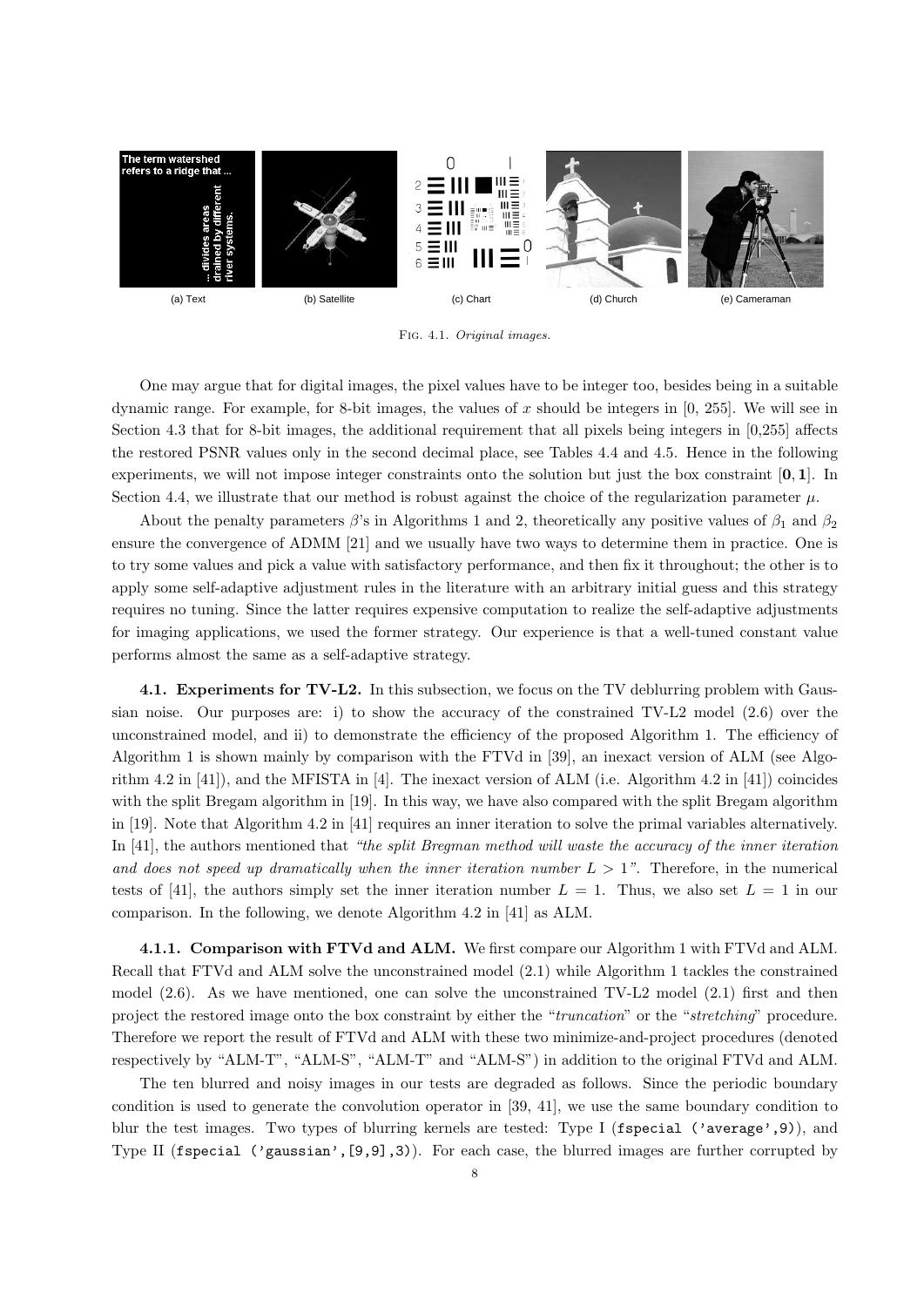TABLE 4.1 Numerical comparison of FTVd, ALM and Algorithm 1.

| Tested       | Kernel      | Value of $\mu$ ( $\times 10^4$ ) |     |         | Time(s) |          |         | $PSNR$ (dB) |        |        |       |         |         |         |
|--------------|-------------|----------------------------------|-----|---------|---------|----------|---------|-------------|--------|--------|-------|---------|---------|---------|
| image        | type        | <b>FTVd</b>                      | ALM | Algo. 1 | FTVd    | ALM      | Algo. 1 | FTVd        | FTVd-S | FTVd-T | ALM   | $ALM-S$ | $ALM-T$ | Algo. 1 |
| a            |             | 10                               | 8.6 | 13      | 2.25    | 1.59     | 1.28    | 34.65       | 18.43  | 35.39  | 35.22 | 18.53   | 35.86   | 42.61   |
|              | $_{\rm II}$ | 24                               | 21  | 46      | 2.45    | $1.50\,$ | 15.04   | 27.49       | 12.30  | 28.07  | 27.67 | 12.53   | 28.19   | 37.77   |
| b            |             | 11                               | 10  | 20      | 2.17    | L.39     | 13.85   | 32.92       | 23.15  | 33.20  | 33.02 | 23.26   | 33.24   | 34.60   |
|              | $_{\rm II}$ | 13                               | 11  | 22      | 2.17    | 1.86     | 14.16   | 29.87       | 17.34  | 30.00  | 29.95 | 17.62   | 30.04   | 31.43   |
| $\mathbf{c}$ |             | 7.1                              | 6.8 | 14      | 2.14    | 1.22     | 14.49   | 34.94       | 20.59  | 35.27  | 35.24 | 20.67   | 35.53   | 37.60   |
|              | $_{\rm II}$ | 10                               | 8.9 | 19      | 2.95    | 1.75     | 13.93   | 30.80       | 18.37  | 31.00  | 30.99 | 17.83   | 31.14   | 33.94   |
|              |             | 6.1                              | 6.0 | 6.6     | 1.87    | L.56     | 1.34    | 35.20       | 24.24  | 35.28  | 35.27 | 23.98   | 35.34   | 35.60   |
|              | П           | 7.8                              | 7.5 | 8.0     | 2.11    | 1.75     | 1.53    | 33.04       | 26.24  | 33.11  | 33.08 | 26.69   | 33.15   | 33.84   |
| e            |             | 9.3                              | 9.3 | 9.4     | 1.70    | 1.06     | 1.59    | 31.54       | 26.91  | 31.55  | 31.52 | 26.86   | 31.53   | 31.55   |
|              | П           | 13                               | 13  | 13      | 1.97    | 1.42     | 1.48    | 29.42       | 24.39  | 29.43  | 29.38 | 24.19   | 29.40   | 29.42   |

Gaussian noise with zero mean and standard deviation of size  $10^{-3}$ .

We use the code provided by the authors of [39] to implement the FTVd (but with the stopping criterion (4.2)). Thus, the values of all involved parameters of FTVd remain unchanged. The code for ALM was coded by us. For the penalty parameter  $r_p$  required in this algorithm, we tuned and set it to 10 as it gives satisfactory speed for all 10 test cases. For our Algorithm 1, we tuned and set  $\beta_1 = 10$ ,  $\beta_2 = 20$  and  $\gamma = 1.618$  as they give satisfactory speed for all 10 test cases too. All iterations start with the degraded images. Finally, as is well known, the accuracy of the solution depends on the value of the regularization parameter  $\mu$ . We thus tuned it manually (up to 2 significant digits) and chose the one that gave the highest PSNR value. The values of  $\mu$  for each algorithms are listed in Table 4.1. The computing time in seconds ("Time (s)") to satisfy the stopping criterion (4.2) and the PSNR values of the restored images are also reported in Table 4.1. The best method for each test case is highlighted by boldface fonts. In Fig. 4.2 we display the restored Satellite images from different algorithms.

Some observations can be made based on the results in Table 4.1 and Fig. 4.2.

- Our constrained TV-L2 model (2.6) is particularly accurate for deblurring images with high percentage of extreme-value pixels, see e.g., the test images (a), (b), and (c). In particular, for image (a) Text blurred by the Type II noise, the restored PSNR by Algorithm 1 is 10.28dB higher than that by FTVd, 25.47dB higher than that by "FTVd-S", 9.70dB higher than that by "FTVd-T"; 10.10dB higher than that by "ALM", 25.24dB higher than that by "ALM-S", and 9.58dB higher than that by "ALM-T" . For the more realistic satellite image (b), the gain is still at least 1.36dB for type I blur and 1.39dB for type II blur.
- For images whose percentages of extreme-value pixels are not high, such as the test images (d) and (e), the model  $(2.6)$  is as accurate as  $(2.1)$  with the gain in PSNR values being small but still positive. The gain is at least 0.26dB for image (d) and 0.02dB for image (e)—recall that image (e) has no extreme-value pixels. We remark that in these cases, Algorithm 1 performs competitively with ALM in terms of CPU time, and both methods are faster than FTVd.
- The "truncation" procedure is much more accurate than the "stretching" procedure especially for images with high percentage of extreme-value pixels. This can be explained from the last two plots in the first row and the first two plots in the second row of Fig. 4.2 where we see that stretching changes the contrast of the images and hence the value of every pixel in the images.
- If one solves the models by ALM or FTVd and then project by truncation, one can increase the PSNR. That means that the solutions of ALM and FTVd do not automatically satisfy the box constraints.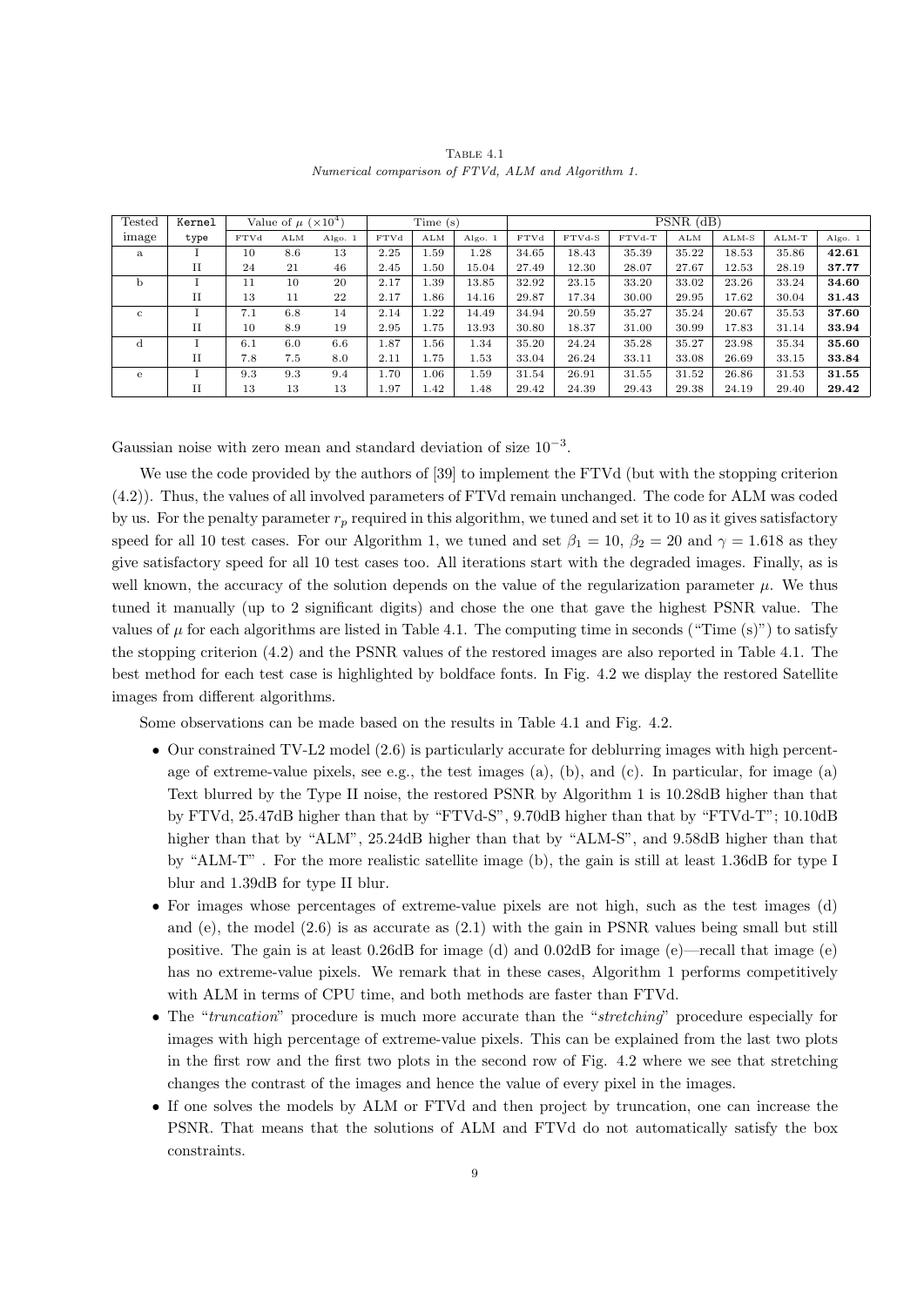

FIG. 4.2. Top row: blurred and noisy image (left), restored images of FTVd-S (middle), FTVd-T (right); Bottom row: ALM-S (left), ALM-T (middle) and Algorithm 1 (right) (type II blur).

4.1.2. Comparison with MFISTA. In this subsection, we compare Algorithm 1 with MFISTA in [4] for TV-L2 deblurring problems. Recall that MFISTA also solves the constrained TV-L2 problem (2.6). Following [4], we use the Neumann boundary condition to generate the blur, where the kernel size is  $9 \times 9$ . The blurred images are further corrupted by Gaussian noise with zero mean and standard deviation of size  $2 \times 10^{-2}$ .

We use the original MFISTA code provided by the authors of [4] but with the stopping criterion (4.2). MFISTA applies a fast projection gradient (FPG) method to solve the constrained model (2.6). At each FPG step, it is required to solve a constrained denoising problem. The authors apply the same FPG method to solve its dual form, and a fixed number of ten FPG steps is recommended in [4]. We followed their suggestion and used ten FPG steps here. To implement Algorithm 1, we take  $\beta_1 = \beta_2 = 0.01$  and  $\gamma = 1.618$ . As in Section 4.1.1, we tune the value of  $\mu$  manually to two significant digits and the best values are listed in Table 4.2. In Table 4.2, we also report the computing time in seconds, the restored PSNR, and the objective function value ("obj-end") when the stopping criterion (4.2) is satisfied. Table 4.2 shows that Algorithm 1 can restore images with the same quality as those by MFISTA (which is not surprising as the two algorithms are solving the same constrained TV-L2 model), but with a much faster speed. To illustrate this more clearly, in Fig. 4.3, we depict the objective function value and the PSNR value against the computing time for image (a). Clearly our method converges much faster than MFISTA. Similar curves and conclusion can be drawn for the other four test images.

4.2. Experiments for TV-L1. In this subsection, we focus on the TV debluring problem with impulse noise. Our purposes are: i) to show the accuracy of the constrained TV-L1 model (2.8) over the unconstrained alternative (2.7); and ii) to demonstrate the efficiency of Algorithm 2, mainly via a comparison with FTVd [43], and ALM [41].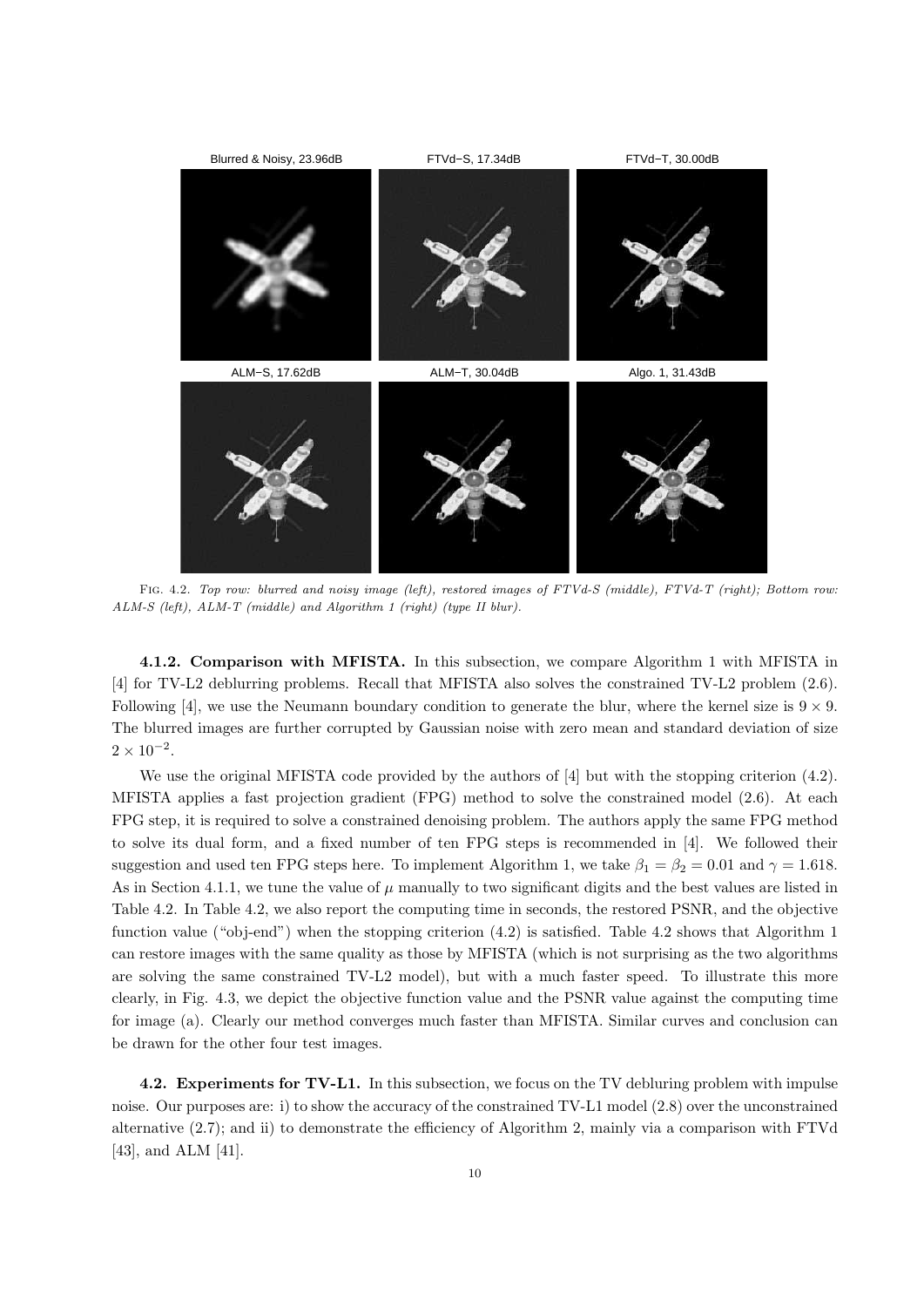| Tested       | Value of $\mu$ ( $\times$ 10 <sup>3</sup> ) | Time(s)       |         | $PSNR$ (dB)   |         | obj-end       |         |  |
|--------------|---------------------------------------------|---------------|---------|---------------|---------|---------------|---------|--|
| Image        | in $(2.6)$                                  | <b>MFISTA</b> | Algo. 1 | <b>MFISTA</b> | Algo. 1 | <b>MFISTA</b> | Algo. 1 |  |
| a            | 6.3                                         | 23.56         | 6.19    | 20.52         | 20.59   | 26.16         | 26.12   |  |
| b            | 1.0                                         | 31.34         | 6.10    | 26.91         | 26.92   | 27.12         | 27.10   |  |
| $\mathbf{C}$ | 2.3                                         | 24.57         | 7.32    | 23.18         | 23.20   | 28.25         | 28.22   |  |
| d            | 0.9                                         | 19.62         | 2.85    | 26.98         | 27.01   | 28.23         | 28.23   |  |
| e            | 1.0                                         | 21.82         | 5.72    | 24.39         | 24.39   | 27.72         | 27.72   |  |

TABLE  $4.2$ Numerical comparison of MFISTA and Algorithm 1 for model (2.6).



Fig. 4.3. Objective function value history (left) and PSNR history (right) against the CPU time.

Fifteen degraded test images are generated in a similar way as in Section 4.1. That is, we first generated the blurred image with the periodic boundary condition and then corrupted the blurred images by salt-andpepper impulse noise with the noise level 40%, 50%, and 60%. The blurring operator is the Gaussian blur used in [43] which has a kernel size of  $7 \times 7$  and standard deviation 5. Again, we use the original code of FTVd but with the stopping criterion (4.2). To get a best performance, we set  $r_p = 5$ , and  $r_z = 20$ in ALM (see [41]). In Algorithm 2, we set  $\beta_1 = 5, \beta_2 = 20, \beta_3 = 10, \gamma = 1.618$ . We tune  $\mu$  manually for each algorithm and their best values are listed in Table 4.3. The FTVd and ALM with the 'truncation" or "stretching" projection are also compared.

Similar conclusions as in Section 4.1.1 can be made based on the results in Table 4.3. For example, when compared to the unconstrained model (2.7) with or without a projection procedure, the constrained TV-L1 model (2.8) is always more accurate, with a possible improvement of more than 2.06 dB in PSNR (see image (a) with a 40% level of noise). Again, this superiority is more obvious for images with higher percentages of extreme-value pixels. In addition, Algorithm 2 outperforms FTVd in speed for all cases. Also the "truncation" procedure is again more accurate than the "stretching" procedure.

Finally, in Fig. 4.4, we display the degraded image and the restored text images for 50% level of noise by the three methods. We can easily see visual improvement in the image by using our method.

4.3. Integer constraints. One may remark that for digital images, the pixel values have to be integer too, besides being in the dynamic range  $[l, u]$ . We repeated the experiments in Tables 4.1 and 4.3 but this time we scaled and rounded the pixel values of the restored images to integers in [0,255]. Tables 4.4 and 4.5 give the resulting PSNR. In the tables, R means we do not impose the integer constraints, and all restored images are in  $[0,1]$ , while  $\mathbb Z$  means we have imposed the integer constraints. From the tables we see that the integer constraints only affect the PSNR values in the second decimal place. The results justify our consideration of imposing only the box constraint [0, 1].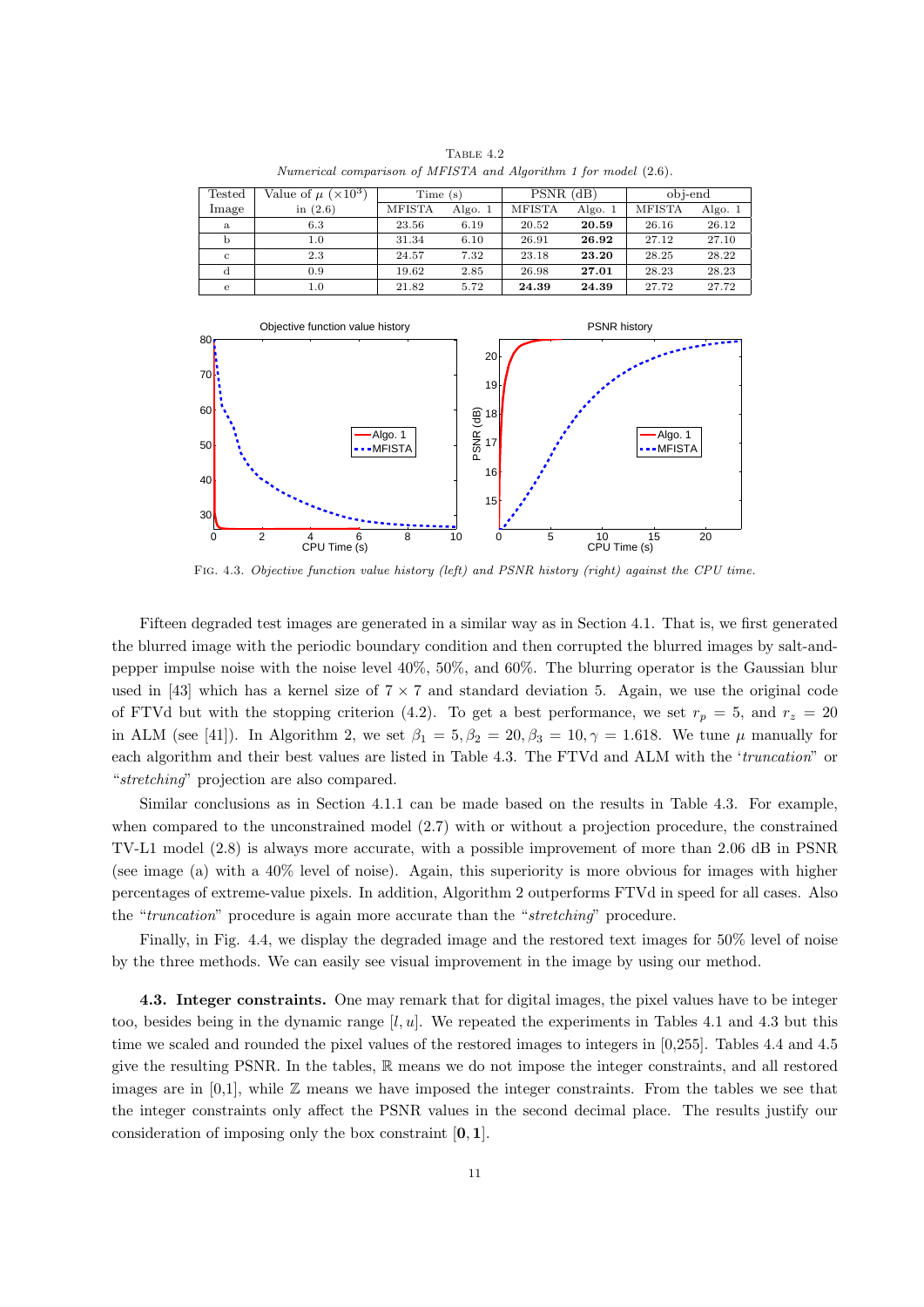TABLE  $4.3$ Numerical comparison of FTVd, ALM and Algorithm 2.

| Image        | Noise |             | Value of $\mu$ |         |             | Time(s) |         |             |        |        | $PSNR$ (dB) |         |         |         |
|--------------|-------|-------------|----------------|---------|-------------|---------|---------|-------------|--------|--------|-------------|---------|---------|---------|
|              | level | <b>FTVd</b> | ALM            | Algo. 2 | <b>FTVd</b> | ALM     | Algo. 2 | <b>FTVd</b> | FTVd-S | FTVd-T | ALM         | $ALM-S$ | $ALM-T$ | Algo. 2 |
|              | 40%   | 21          | 35             | 55      | 4.38        | 3.63    | 4.01    | 19.53       | 9.75   | 19.64  | 21.33       | 7.98    | 21.68   | 23.74   |
| a            | 50%   | 12          | 25             | 50      | 5.07        | 2.39    | 4.21    | 16.64       | 11.81  | 16.65  | 18.37       | 7.53    | 18.62   | 20.17   |
|              | 60%   | 3.7         | 16             | 28      | 6.69        | 1.73    | 2.42    | 15.08       | 14.62  | 15.08  | 16.23       | 8.66    | 16.31   | 17.04   |
|              | 40%   | 25          | 23             | 24      | 4.71        | 2.20    | 2.20    | 28.67       | 18.52  | 28.71  | 28.04       | 23.20   | 28.07   | 28.45   |
| b            | 50%   | 25          | 23             | 24      | 4.68        | 1.33    | 2.01    | 27.57       | 20.60  | 27.60  | 27.46       | 24.63   | 27.48   | 27.92   |
|              | 60%   | 7.2         | 10             | 10      | 5.91        | 1.19    | 1.54    | 26.75       | 25.13  | 26.76  | 26.90       | 24.94   | 26.93   | 27.06   |
|              | 40%   | 17          | 32             | 36      | 5.66        | 4.18    | 5.13    | 23.94       | 15.88  | 23.98  | 26.46       | 13.89   | 26.66   | 27.59   |
| $\mathbf{C}$ | 50%   | 11          | 21             | 33      | 5.55        | 3.43    | 4.31    | 20.42       | 13.74  | 20.46  | 22.86       | 213.81  | 23.05   | 24.19   |
|              | 60%   | 6           | 14             | 21      | 5.77        | 2.07    | 3.37    | 18.01       | 13.86  | 18.03  | 19.51       | 12.89   | 19.65   | 20.79   |
|              | 40%   | 17          | 20             | 17      | 4.63        | 2.98    | 3.92    | 30.81       | 24.31  | 30.84  | 30.62       | 23.40   | 30.68   | 31.16   |
| d            | 50%   | 12          | 14             | 17      | 5.02        | 2.07    | 3.70    | 28.55       | 20.98  | 28.58  | 28.98       | 21.75   | 29.01   | 29.44   |
|              | 60%   | 7.8         | 12             | 12      | 6.41        | 1.95    | 2.65    | 26.16       | 19.71  | 26.17  | 26.91       | 18.83   | 26.95   | 27.22   |
|              | 40%   | 11          | 25             | 25      | 4.38        | 3.03    | 4.12    | 25.78       | 25.58  | 25.78  | 26.55       | 20.20   | 26.57   | 26.60   |
| e            | 50%   | 5.9         | 17             | 20      | 4.60        | 1.98    | 3.14    | 24.37       | 22.32  | 24.37  | 25.43       | 22.72   | 25.44   | 25.50   |
|              | 60%   | 2.9         | 12             | 11      | 5.99        | 1.78    | 2.61    | 22.97       | 20.54  | 22.97  | 24.23       | 22.10   | 24.23   | 24.23   |



Fig. 4.4. Top row: blurred and noisy image (left), restored images of FTVd-S (middle), FTVd-T ( right); Bottom row: ALM-S (left), ALM-T (middle) and Algorithm 2 (right).

4.4. Robustness to  $\mu$ . In this subsection, we point out an important advantage of our algorithms. So far the numerical results are presented on the fact that the regularization parameter  $\mu$  is tuned manually, with the purpose of maximizing the PSNR value of the restored image. Here we compare the constrained and unconstrained models simultaneously for a wide range of possible  $\mu$ , as shown in Fig. 4.5. For succinctness, we only give the comparison for the TV-L1 problem and the results for the TV-L2 problem are analogous. Since it has been shown that the FTVd-S and ALM-S are significantly worse than the FTVd-T and ALM-T, we only focus on the comparison of FTVd, FTVd-T, ALM, ALM-T and Algorithm 2. Recall that Algorithm 2 solves the constrained model (2.8) while FTVd and ALM both solve the unconstrained model (2.7).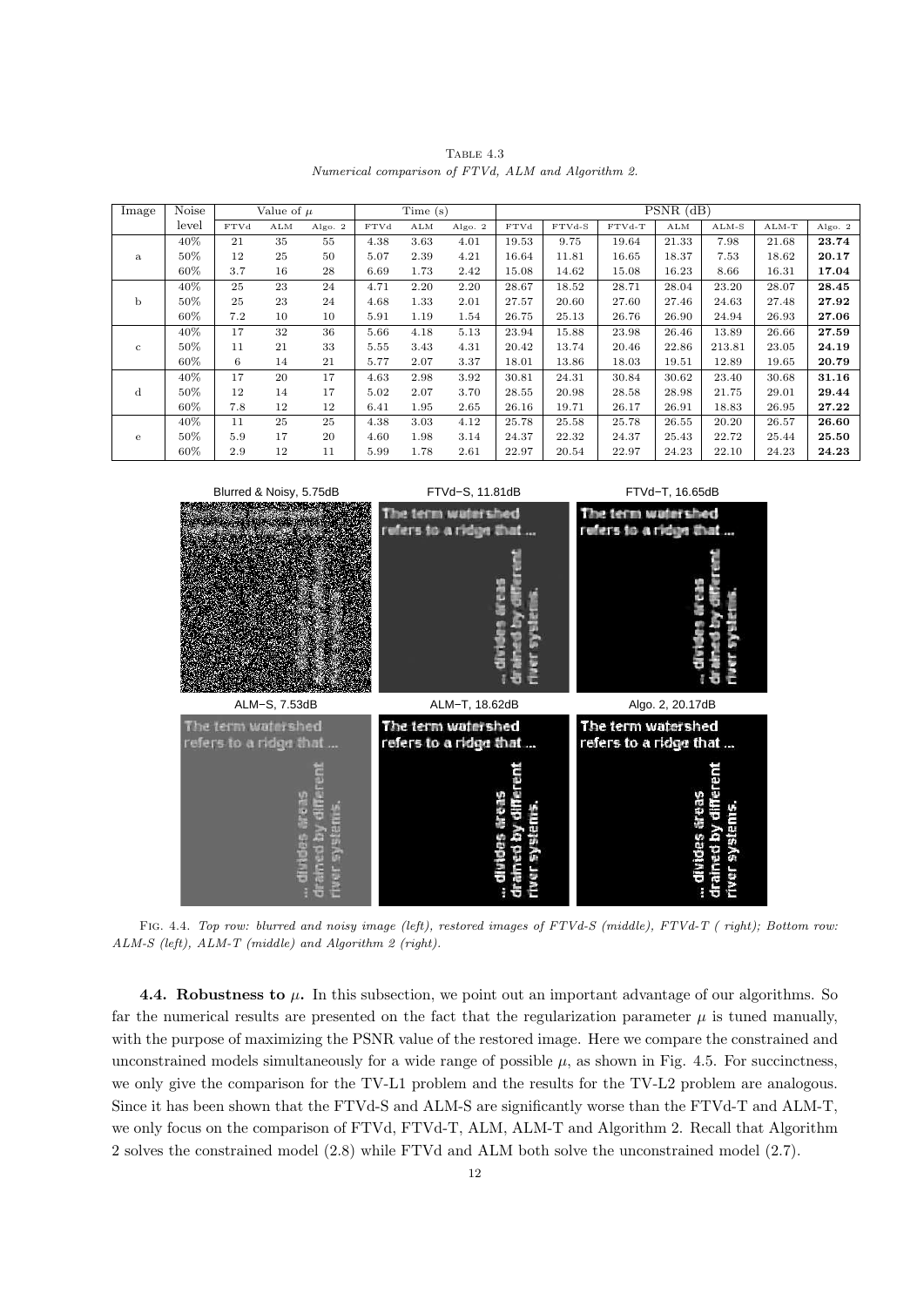TABLE 4.4 PSNR comparison when integer constraints are added to Table 4.1.

| Tested       | Kernel         | FTVd-S       |       | FTVd-T |       | ALM-S       |       | $ALM-T$     |       |             | Algo. 2     |
|--------------|----------------|--------------|-------|--------|-------|-------------|-------|-------------|-------|-------------|-------------|
| image        | type           | $\mathbb{R}$ | 77,   | R      | 77,   | $\mathbb R$ | 7.    | $\mathbb R$ | 7.    | $\mathbb R$ | $\mathbb Z$ |
| a            |                | 18.43        | 18.43 | 35.39  | 35.38 | 18.53       | 18.53 | 35.86       | 35.85 | 42.61       | 42.58       |
|              | H              | 12.30        | 12.30 | 28.07  | 28.06 | 12.53       | 12.53 | 28.19       | 28.19 | 37.77       | 37.78       |
| $\mathbf b$  |                | 23.15        | 23.14 | 33.20  | 33.20 | 23.26       | 23.25 | 33.24       | 33.24 | 34.60       | 34.60       |
|              | $_{\text{II}}$ | 17.34        | 17.34 | 30.00  | 30.00 | 17.62       | 17.62 | 30.04       | 30.04 | 31.43       | 31.43       |
| $\mathbf{c}$ |                | 20.59        | 20.59 | 35.27  | 35.26 | 20.67       | 20.68 | 35.53       | 35.52 | 37.60       | 37.59       |
|              | $_{\rm II}$    | 18.37        | 18.37 | 31.00  | 30.99 | 17.83       | 17.83 | 31.14       | 31.14 | 33.94       | 33.94       |
| d            |                | 24.24        | 24.24 | 35.28  | 35.27 | 23.98       | 23.98 | 35.34       | 35.32 | 35.60       | 35.59       |
|              | $_{\text{II}}$ | 26.24        | 26.24 | 33.11  | 33.11 | 26.69       | 26.69 | 33.15       | 33.14 | 33.84       | 33.83       |
| e            |                | 26.91        | 26.91 | 31.55  | 31.54 | 26.86       | 26.86 | 31.53       | 31.52 | 31.55       | 31.54       |
|              | H              | 24.39        | 24.39 | 29.43  | 29.43 | 24.19       | 24.19 | 29.40       | 29.39 | 29.42       | 29.42       |

TABLE  $4.5$ 

PSNR comparison when integer constraints are added to Table 4.3.

| Tested       | Noise  |             | FTVd-S |             | FTVd-T      |             | $ALM-S$ |             | $ALM-T$ | Algo. 1     |       |
|--------------|--------|-------------|--------|-------------|-------------|-------------|---------|-------------|---------|-------------|-------|
| image        | level  | $\mathbb R$ | Z      | $\mathbb R$ | $\mathbb Z$ | $\mathbb R$ | Z       | $\mathbb R$ | 77,     | $\mathbb R$ | Z     |
| a            | 40%    | 9.75        | 9.78   | 19.64       | 19.64       | 7.98        | 7.98    | 21.68       | 21.67   | 23.74       | 23.74 |
|              | 50%    | 11.81       | 11.79  | 16.65       | 16.65       | 7.53        | 7.52    | 18.62       | 18.62   | 20.17       | 20.17 |
|              | 60%    | 14.62       | 14.62  | 15.08       | 15.08       | 8.66        | 8.68    | 16.31       | 16.31   | 17.04       | 17.04 |
| $\mathbf b$  | 40%    | 18.52       | 18.53  | 28.71       | 28.71       | 23.20       | 23.17   | 28.07       | 28.06   | 28.45       | 28.45 |
|              | $50\%$ | 20.60       | 20.63  | 27.60       | 27.60       | 24.63       | 24.58   | 27.48       | 27.48   | 27.92       | 27.92 |
|              | 60%    | 25.13       | 25.11  | 26.76       | 26.76       | 24.94       | 26.93   | 26.93       | 26.93   | 27.06       | 27.06 |
| $\mathbf{c}$ | 40%    | 15.88       | 15.85  | 23.98       | 23.98       | 13.89       | 13.86   | 26.66       | 26.66   | 27.59       | 27.59 |
|              | 50%    | 13.74       | 13.76  | 20.46       | 20.46       | 13.81       | 13.84   | 23.05       | 23.05   | 24.19       | 24.19 |
|              | 60%    | 13.86       | 13.88  | 18.03       | 18.03       | 12.89       | 12.87   | 19.65       | 19.65   | 20.79       | 20.79 |
| $\mathbf d$  | $40\%$ | 24.31       | 24.30  | 30.84       | 30.84       | 23.40       | 23.41   | 30.68       | 30.68   | 31.16       | 31.16 |
|              | 50%    | 20.98       | 20.97  | 28.58       | 28.57       | 21.75       | 21.75   | 29.01       | 29.01   | 29.44       | 29.44 |
|              | 60%    | 19.71       | 19.71  | 26.17       | 26.17       | 18.83       | 18.83   | 26.95       | 26.95   | 27.22       | 27.22 |
| e            | 40%    | 25.58       | 25.58  | 25.78       | 25.77       | 20.20       | 20.20   | 26.57       | 26.57   | 26.60       | 26.59 |
|              | $50\%$ | 22.32       | 22.31  | 24.37       | 24.37       | 22.72       | 22.72   | 25.44       | 25.44   | 25.50       | 25.50 |
|              | 60%    | 20.54       | 20.54  | 22.97       | 22.97       | 22.10       | 22.10   | 24.23       | 24.23   | 24.23       | 24.23 |

In Fig. 4.5, we plot the restored PSNR values for FTVd, FTVd-T, ALM, ALM-T and Algorithm 2 against different values of  $\mu$ . Each column in Fig. 4.5 corresponds to the three cases with three different impulsive noise levels (40%, 50%, and 60%). The stopping criterion is still (4.2). For simplicity, only images (a), (c) and (e) with noise levels 40%, 50% and 60% are shown. Fig. 4.5 further verifies that box constraints in TV deblurring models can improve the restoration quality significantly. In fact, for all  $\mu$ , our Algorithm 2 always gives higher PSNR values than FTVd, FTVd-T, ALM, and ALM-T. This advantage is more obvious for an image with many extreme-value pixels (e.g., image (a)). Moreover, the PSNR curves of Algorithm 2 are flatter than the curves from the other four methods, showing that our Algorithm 2 is a good method for a wider range of  $\mu$ . However, one may get very bad restoration from FTVd if a larger than optimal  $\mu$  is chosen as its PSNR curves dive rapidly after they peak. Thus, the constrained TV models are more robust than their unconstrained counterparts against the changes in the regularization parameter  $\mu$ .

5. Concluding remarks. In this paper, we show the necessity of considering box constraints in total variational (TV) models for image deblurring problems. We discuss both the cases of Gaussian and impulse noise, and propose accordingly the box-constrained TV-L2 and TV-L1 models. We demonstrate that the constrained TV models can easily be solved by the alternating direction method of multipliers (ADMM). Two fast ADMM-based algorithms are thus developed for solving the constrained TV-L2 and TV-L1 models. The accuracy of our proposed constrained TV models (compared to unconstrained TV models) and the efficiency of the ADMM-based algorithms (compared to some state-of-the-art methods) are verified by numerical examples. Clearly if the true images do not have many pixels that are on the boundary of the constraints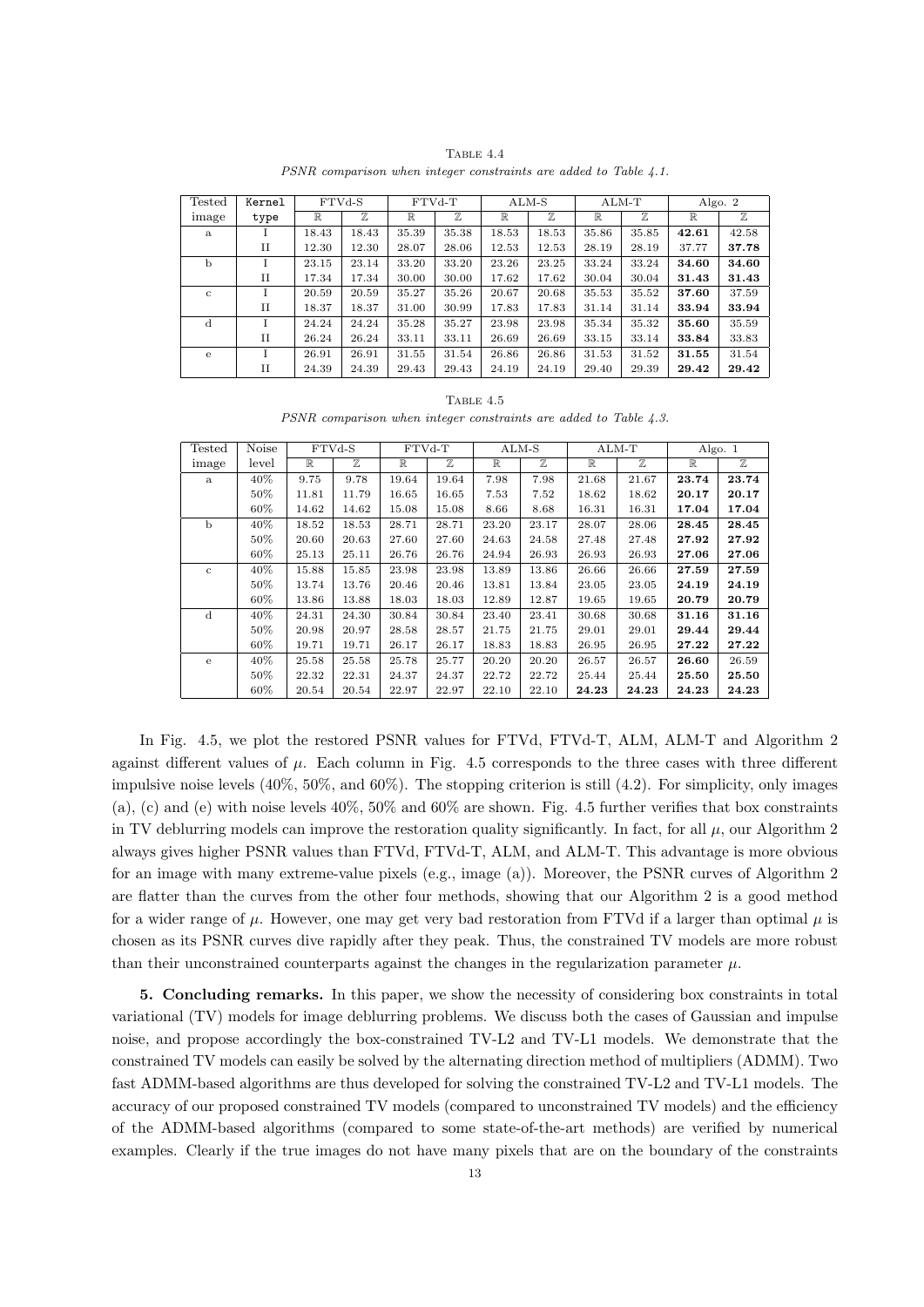

FIG. 4.5. Restored PSNR against  $\mu$  for FTVd, FTVd-T, ALM, ALM-T and Algorithm 2. Row 1, image (a); Row 2, image (c); Row 3, image (e). Noise level: Column 1,  $40\%$ ; Column 2, 50 %; Column 3, 60 %.

(e.g. the Cameraman image has none), then one may prefer not to use our method as our method will waste time in enforcing the box constraints. However, the numerical results show that the overhead is not big even in those cases.

## REFERENCES

- [1] L. Ambrosio and V. Tortorelli, Approximation of functionals depending on jumps by elliptic functionals via Γ-convergence, Comm. Pure Appl. Math., 43 (1990), pp. 999–1036.
- [2] L. Bar, A. Brook, N. Sochen, and N. Kiryati, Deblurring of color images corrupted by salt-and-pepper noise, IEEE Trans. Image Process., 16 (2007), pp. 1101–1111.
- [3] A. Beck and M. Teboulle, A fast iterative shrinkage-thresholding algorithm for linear inverse problems, SIAM J. Imag. Sci., 2 (2009), pp. 183–202.
- [4] A. Beck and M. Teboulle, Fast gradient-based algorithms for constrained total variation image denoising and deblurring problems, IEEE Trans. Imag. Process., 18 (2009), pp. 2419–2434.
- [5] J. M. Bioucas-Dias and M. A. T. Figueiredo, A new TwIST: Two-step iterative shrinkage/thresholding algorithms for image restoration, IEEE Trans. Imag. Process., 16 (2007), pp. 2992–3004.
- [6] S. Boyd, N. Parikh, E. Chu, B. Peleato, and J. Eckstein, *Distributed optimization and statistical learning via the alternating* direction method of multipliers, Found. Trends Mach. Learn., 3 (2010), pp. 1-122.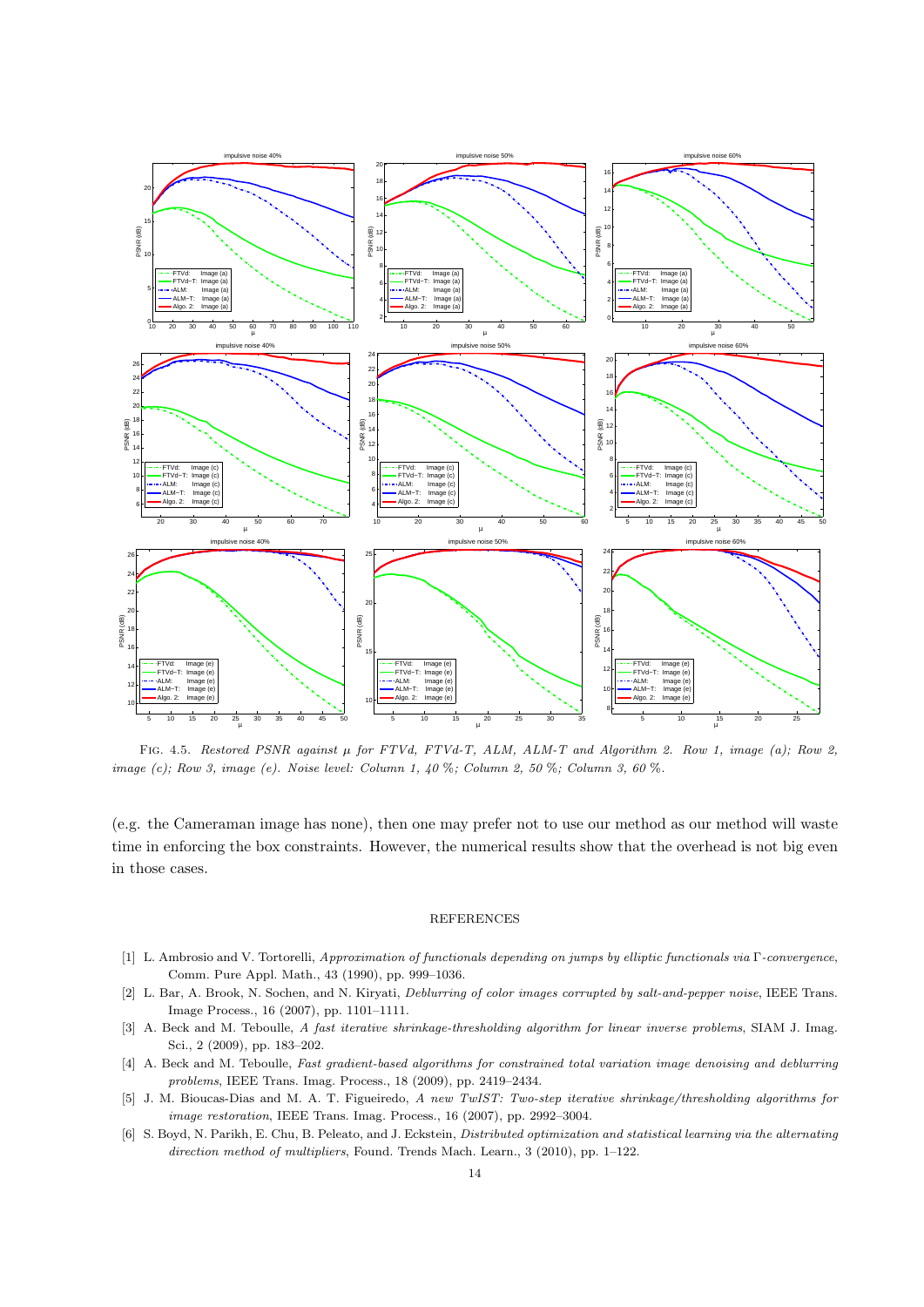- [7] J. F. Cai, R. H. Chan, and M. Nikolova, Fast two-phase image deblurring under impulse noise, J. Math. Imag. Vis., 36 (2010), pp. 46–53.
- [8] J. F. Cai, R. H. Chan, and Z. W. Shen, A framelet-based image inpainting algorithm, Appl. Comput. Harmon. Anal., 24 (2008), pp. 131-149.
- [9] R. H. Chan, C. W. Ho, and M. Nikolova, Salt-and-pepper noise removal by median-type noise detectors and edge-preserving regularization, IEEE Trans. Imag. Process., 14(10) (2005), pp. 1479–1485.
- [10] R. H. Chan, B. Morini, and M. Porcelli, Affine scaling methods for image deblurring problems, American Insti. Phy. Confer. Proc., 1281(2) (2010), pp. 1043–1046.
- [11] R. H. Chan and M. K. Ng, Conjugate gradient method for Toeplitz systems, SIAM Review, 38 (1996), pp. 427–482.
- [12] R. H. Chan, J. Yang, and X. M. Yuan, Alternating direction method for image inpainting in wavelet domain, SIAM J. Imag. Sci., 4 (2011), pp. 807–826.
- [13] S. Durand, J. Fadili, M., M. Nikolova, *Multiplicative noise cleaning via a variational method involving curvelet coefficients*, In: Tai, X.-C., Morken, K., Lysaker, M., Lie, K.-A. (eds.) Scale Space and Variational Methods in Computer Vision. LNCS, vol. 5567, pp. 282?94. Springer, Berlin (2009)
- [14] M. Elad, Why simple shrinkage is still relevant for redundant representations?, IEEE Trans. Inform. Theory, 52 (2006), pp. 5559–5569.
- [15] M. Elad, B. Matalon, and M. Zibulevsky, Image denoising with shrinkage and redundant representations, in Proc. IEEE Computer Society Conference on Computer Vision and Pattern Recognition, New York, 2006.
- [16] E. Esser, Applications of Lagrangian-Based alternating direction methods and connections to split Bregman, UCLA CAM Report 09–31, 2009.
- [17] D. Gabay and B. Mercier, A dual algorithm for the solution of nonlinear variational problems via finite-element approximations, Comput. Math. Appl., 2 (1976), pp. 17–40.
- [18] R. Glowinski and A. Marrocco, Sur lapproximation par elements finis dordre un, et la resolution par penalisation-dualite dune classe de problemes de Dirichlet nonlineaires, Rev. Francaise dAut. Inf. Rech. Oper., 2 (1975), pp. 41–76.
- [19] T. Goldstein and S. Osher, *The split Bregman method for L*<sub>1</sub>-Regularized Prolbems, SIAM J. Imag. Sci., 2 (2009), pp. 323–343.
- [20] R. Gonzalez and R. Woods, Digital Image Processing, Addison-Wesley, Reading, MA, 1992.
- [21] B. S. He, H. Yang, Some Convergence Properties of a Method of multipliers for linearly constrained monotone variational inequalities, Operations Research Letters, 23 (1998), pp. 151–161.
- [22] B. Morini, M. Porcelli, and R. H. Chan, A reduced Newton method for constrained linear least-squares problems, J. Comput. Applied Math., 233 (2010), pp. 2200–2212.
- [23] D. Mumford and J. Shah, *Optimal approximations by piecewise smooth functions and associated variational problems*, Commun. Pure Appl. Math., 42 (1989), pp. 577–685.
- [24] R. Neelamani, H. Choi, and R.G. Baraniuk, Wavelet-based deconvolution for ill-conditioned systems, in Proc. IEEE ICASSP, 6 (1999), pp. 3241–3244.
- [25] Y. E. Nesterov, A method for solving the convex programming problem with convergence rate  $O(1/k^2)$ , Dokl. Akad. Nauk SSSR, 269 (1983), pp. 543–547 (in Russian).
- [26] M. K. Ng, R. H. Chan, and W.-C. Tang, A fast algorithm for deblurring models with Neumann boundary conditions, SIAM J. Sci. Comput., 21 (1999), pp. 851–866.
- [27] M. K. Ng, P. Weiss, and X. M. Yuan, Solving constrained total-variation problems via alternating direction methods, SIAM J. Sci. Comput., 32 (2010), pp. 2710–2736.
- [28] M. Nikolova, Local strong homogeneity of a regularized estimator, SIAM J. Appl. Math., 61 (2000), pp. 633–658.
- [29] L. Rudin and S. Osher, Total variation based image restoration with free local constraints, Proc. 1st IEEE ICIP, 1 (1994), pp. 31–35.
- [30] L. I. Rudin, S. Osher, and E. Fatemi, *Nonlinear total variation based noise removal algorithms*, Physica D, 60 (1992), pp. 259–268.
- [31] S. Setzer, Split Bregman Algorithm, Douglas-Rachford splitting and frame shrinkage, scale space and variational methods in computer vision, Lec. Note Comput. Sci., 5567 (2009), pp. 464–476.
- [32] J. Shah, A common framework for curve evolution, segmentation and anisotropic diffusion, in Proc. IEEE Conf. CVPR, (1996), pp. 136–142.
- [33] J. Shi, S. Osher, A nonlinear inverse scale space method for a convex multiplicative noise model, SIAM J. Imag. Sci. 1(3), 294-321 (2008).
- [34] T. Shi, L. L. Wang and X. C. Tai, Geometry of total variation regularized Lp-model, J. Comput. Appl. Math., 236 (2012), pp. 2223-2234.
- [35] J. L. Starck, E. Candés, and D. Donoho, Astronomical image representation by the curvelet transform, Astronomy and Astrophysics, 398 (2003), pp. 785–800.
- [36] J. L. Starck, M. Nguyen, and F. Murtagh, Wavelets and curvelets for image deconvolution: a combined approach, Signal